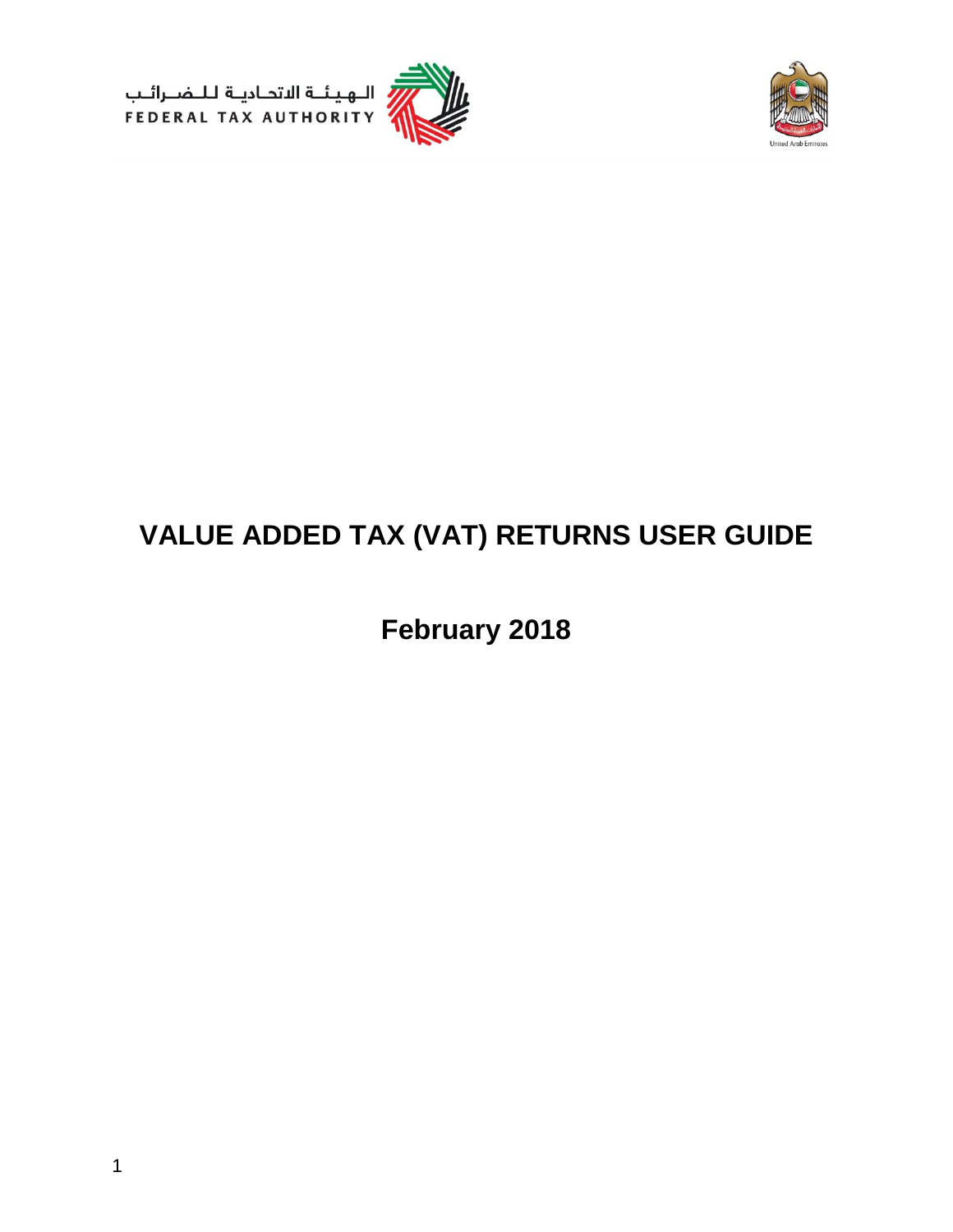ر<br>الـهيئــة الاتحـاديــة لـلــضــرائــب<br>FEDERAL TAX AUTHORITY





## **Contents**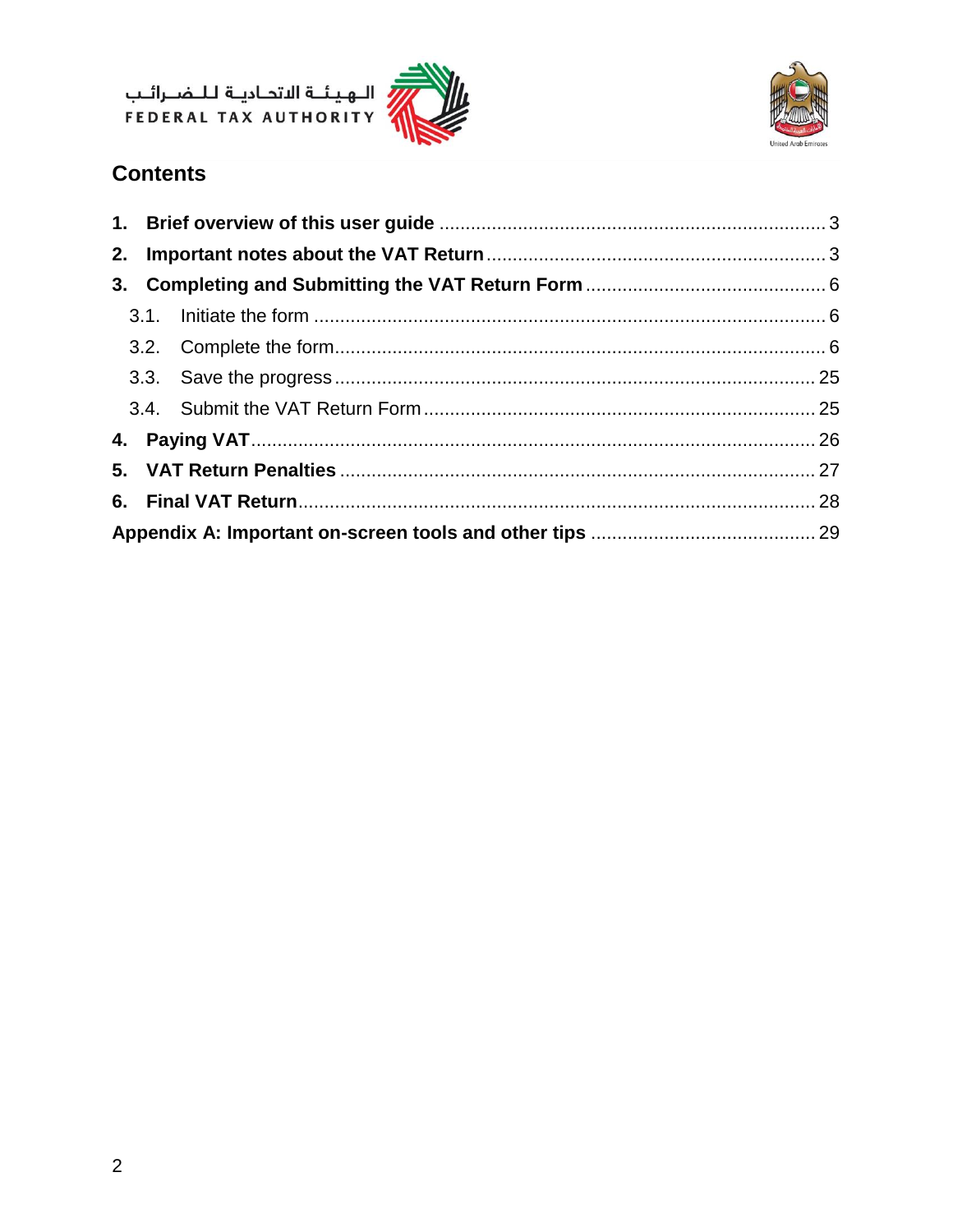الــهـيـئــة الىتحــاديــة لــلــضــرائــب<br>FEDERAL TAX AUTHORITY





## <span id="page-2-0"></span>**1. Brief overview of this user guide**

This guide will help you navigate the e-Services portal, and is designed to be read in conjunction with the Taxable Person Guide for VAT to file your Value-Added Tax ("VAT") Tax Return (Form VAT201). It is intended to help you:

- **meet your compliance obligations** in respect of VAT Return filing, payments of tax and obtaining VAT refunds.
- **understand the icons and symbols** included in the forms.

**What is the VAT Return**: The official document to be completed by the Taxable Person and submitted to the Federal Tax Authority ("FTA") at regular intervals detailing any output tax due and input tax recoverable and including any other information that is required to be provided. In this guide, we will refer to it as the "VAT return".

All VAT Returns should be submitted online using the FTA portal. The return can be submitted by the Taxable Person, or another person who has the right to do so on the Taxable Person's behalf (for example, a Tax Agent or a Legal Representative).

## <span id="page-2-1"></span>**2. Important notes about the VAT Return**

## **2.1. Tax Period**

- A Tax Period is a specific period of time for which the Payable Tax shall be calculated and paid.
- The standard Tax Period applicable to a Taxable Person shall be a period of **three calendar months** ending on the date that the FTA determines. The FTA may, at its discretion, assign a different Tax Period, other than the standard one, to a certain group of Taxable Persons (e.g. in some cases businesses may be required to file VAT returns on a monthly basis).
- Where a Taxable Person is assigned the standard Tax Period, he may request that the Tax Period ends with the month as requested by him, and the FTA may accept such a request at its discretion.
- The VAT Return must be received by the FTA no later than the **28th day** following the end of the Tax Period concerned or by such other date as directed by the FTA. Where a payment is due to the FTA, it must be *received* by the FTA by the same deadline.

Where the due date for the submission of the VAT Return and the corresponding payment falls on a weekend or a national holiday, the deadline for filing the VAT Return or making a payment is extended to the first business day thereafter.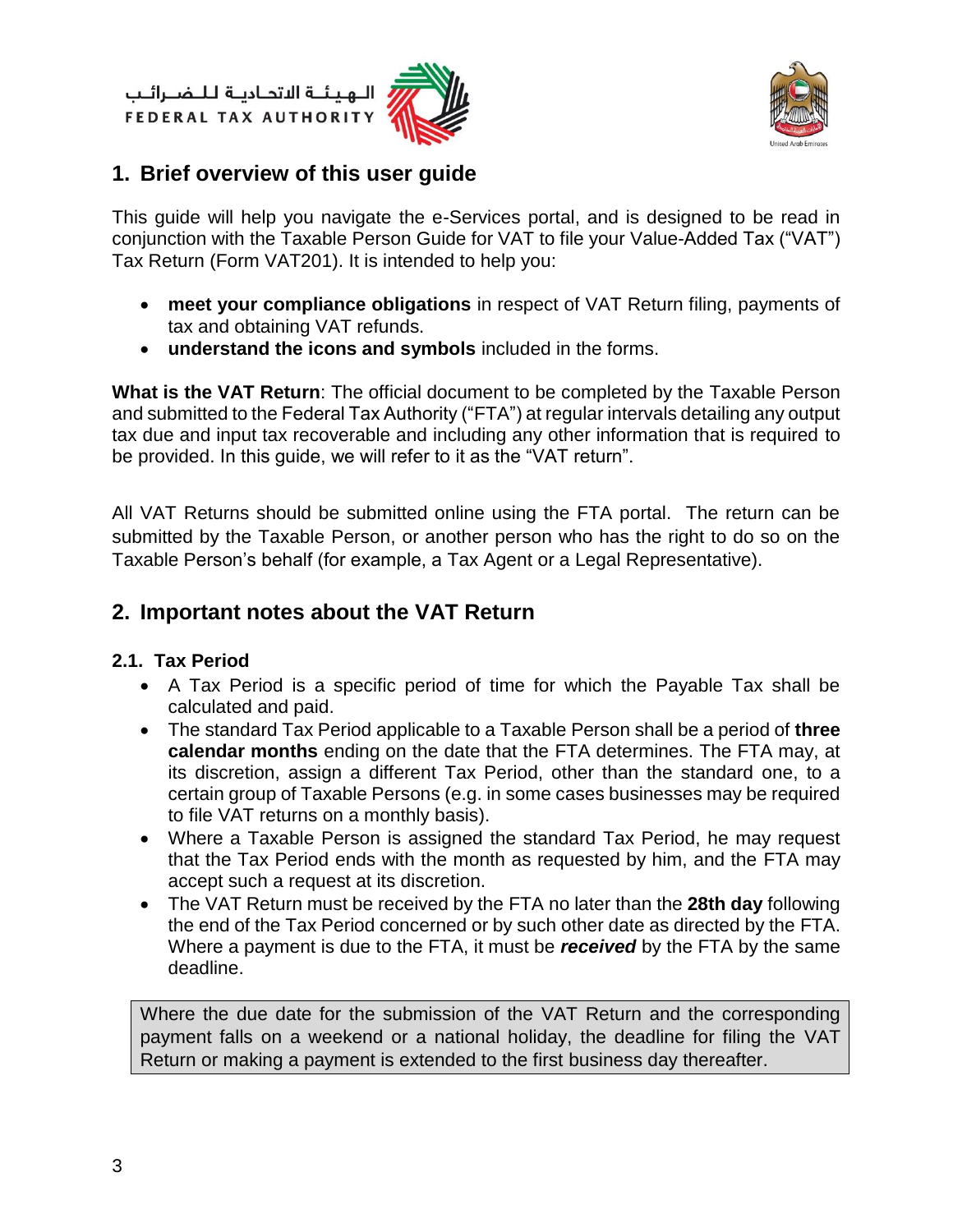الــهـيـئــة الاتحــاديــة لــلــضــرائــب<br>FEDERAL TAX AUTHORITY





 You will be under one of the following four cycles / staggers of Tax Periods (unless otherwise indicated by the FTA), based on your Tax Year end as follows:

| <b>Staggers</b> | <b>Tax Periods</b><br>(following 1 <sup>st</sup> Tax<br>Period) | 1 <sup>st</sup> Tax Period in<br>2018 | Due Date of 1 <sup>st</sup><br><b>Tax Period</b> |
|-----------------|-----------------------------------------------------------------|---------------------------------------|--------------------------------------------------|
| VAT Stagger 1   | $Feb - Apr;$                                                    | 1 Jan 2018 - 30                       | 28 May or first                                  |
| (Tax Year end:  | $May - Jul;$                                                    | Apr 2018                              | business day after                               |
| 31 January of   | $Aug - Oct;$                                                    |                                       | in case of public                                |
| every year)     | Nov - Jan                                                       |                                       | holiday / weekend                                |
| VAT Stagger 2   | $Mar - May;$                                                    | 1 Jan $2018 - 31$                     | 28 Jun or first                                  |
| (Tax Year end:  | Jun - Aug;                                                      | May 2018                              | business day after                               |
| last day of     | $Sep - Nov;$                                                    |                                       | in case of public                                |
| February of     | $Dec - Feb$                                                     |                                       | holiday / weekend                                |
| every year)     |                                                                 |                                       |                                                  |
| VAT Stagger 3   | $Apr - Jun;$                                                    | 1 Jan $2018 - 31$                     | 28 Apr or first                                  |
| (Tax Year end:  | $Jul - Sep;$                                                    | Mar 2018                              | business day after                               |
| 31 March of     | $Oct - Dec;$                                                    |                                       | in case of public                                |
| every year)     | $Jan - Mar$                                                     |                                       | holiday / weekend                                |
| VAT Stagger 4   | Monthly                                                         | 1 Jan $2018 - 31$                     | 28 Feb or first                                  |
| (Tax Year end:  |                                                                 | Jan 2018                              | business day after                               |
| last day of the |                                                                 |                                       | in case of public                                |
| calendar year)  |                                                                 |                                       | holiday / weekend                                |

• If there is no business transaction for the Tax Period, you are required to submit a "nil" VAT Return by the respective due date.

#### **2.2. Understanding tax liability**

Below are some key terms with respect to the operation of VAT, and how these could impact a Taxable Person's tax liability.

## **Output Tax**

"Output tax" is the VAT a Taxable Person calculates and charges on its supplies of goods and services once it is registered for VAT. Output tax must generally be calculated on supplies made to other persons; however, in certain situations VAT might be required to be charged on supplies which were deemed to occur for VAT purposes or on supplies which are subject to the reverse charge provisions.

The obligation to account for output tax arises at the tax point of the supply, i.e. at the date of supply. Once the date of the supply has taken place, the Taxable Person must account for the output tax in the VAT Return covering that Tax Period.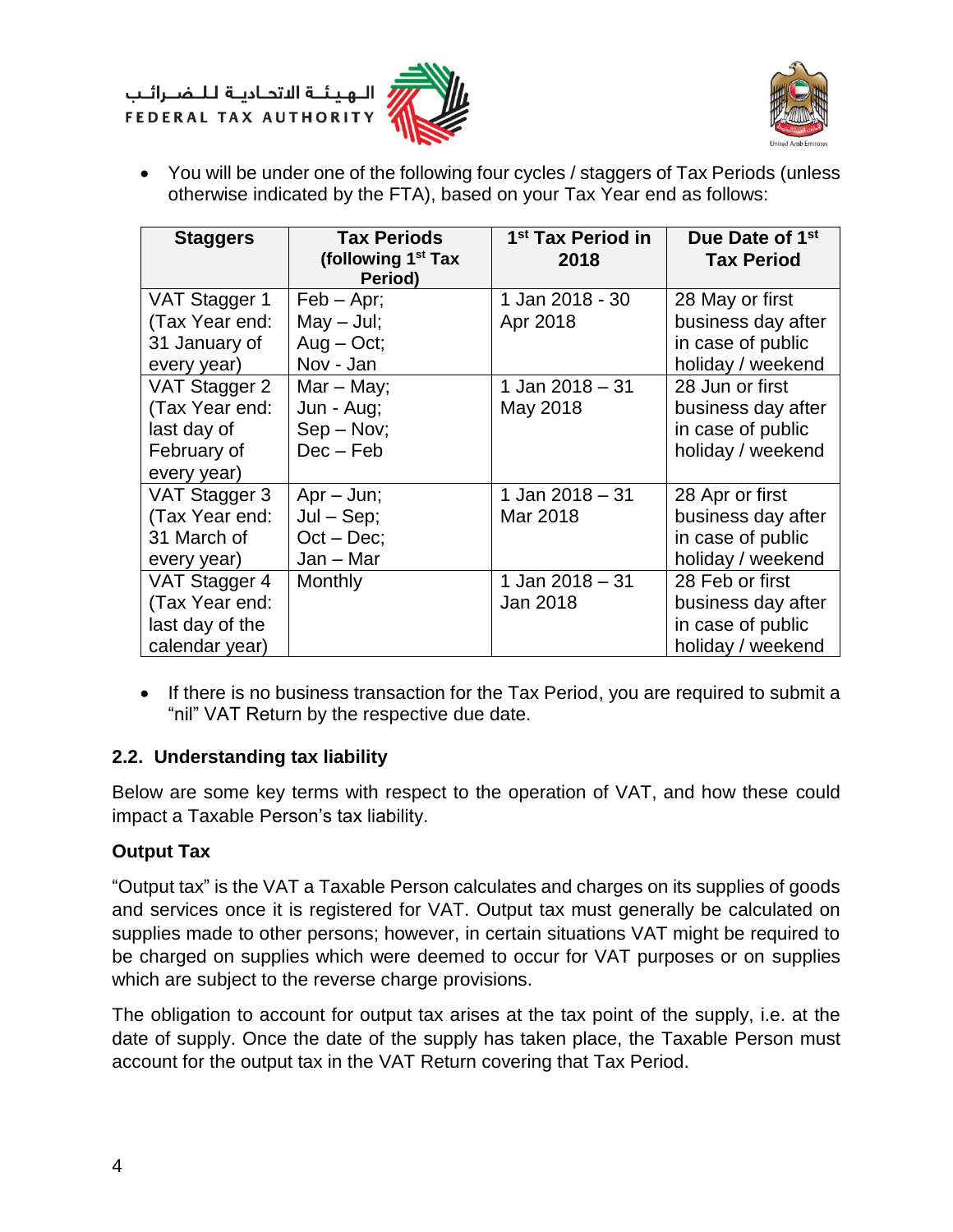الهيئة الاتحادية للضرائب **FEDERAL TAX AUTHORITY** 





#### **Input Tax**

From the recipient's point of view, "input tax" is the VAT added to the price by the supplier when the recipient purchases goods or services which are subject to VAT. If the recipient is registered for VAT then they may be able to recover this input tax from the FTA, subject to the conditions below:

- the Taxable Person has received and retained a tax invoice or other documentation evidencing the amount of VAT on the supply or import; and
- the amount of VAT has been paid, or is intended to be paid, in whole or in part (in which case the amount of input tax recoverable shall be limited to the equivalent amount).

Once the ability to recover input tax has been confirmed, the person is able to include the amount in the relevant VAT Return as an input tax deduction.

## **2.3. Calculating tax liability**

A registered person's tax liability is simply the difference between the output tax payable for a given Tax Period and the input tax which is recoverable for the same Tax Period. Where the output tax exceeds the input tax amount, a payment of the difference must be made to the FTA.

Where the amount of input tax exceeds the amount of output tax, a Taxable Person is entitled to a refund of VAT from the FTA.

## **2.4. Filing VAT Returns**

For each Tax Period, a Taxable Person will be required to submit a VAT Return which contains details regarding the supplies made or received by the Taxable Person.

With respect to sales and other outputs, the Taxable Person will need to report:

- 1. supplies of goods and services made which are subject to the standard rate of VAT per Emirate;
- 2. tax refunds you have provided to tourists under the Tax Refunds for Tourists Scheme, if you are a retailer and provide tax refunds to tourists in the UAE under the official tourists refund scheme;
- 3. supplies of goods and services received by the Taxable Person which are subject to the reverse charge provisions;
- 4. supplies of goods and services made which are subject to the zero rate of VAT;
- 5. supplies made which are exempt from VAT;
- 6. goods imported into the UAE and have been declared through UAE customs; and
- 7. where applicable, adjustments to goods imported into the UAE and which have been declared through UAE Customs.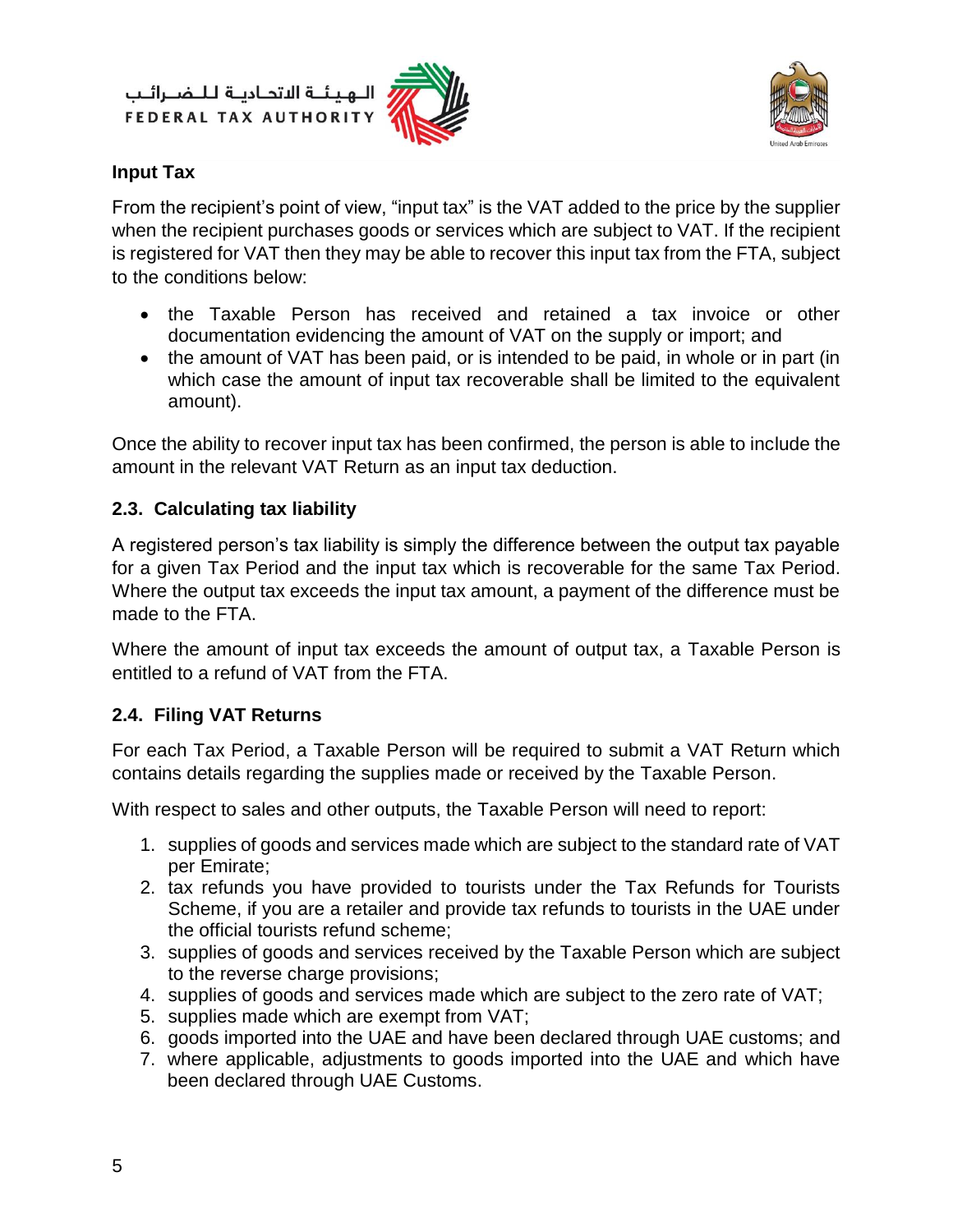الهيئة الاتحادية للضرائب **FEDERAL TAX AUTHORITY** 





With respect to purchases and other inputs, the Taxable Person should report:

- 1. purchases and expenses that were subject to the standard rate of VAT and for which you would like to recover VAT; and
- 2. any supplies which were subject to the reverse charge for which you would like to recover input tax.

The amounts of VAT charged and input tax recoverable by the Taxable Person would then need to be netted off in the Tax Return. The resulting amount is the net VAT payable to, or to be refunded by, the FTA (i.e. the net VAT position).

## <span id="page-5-0"></span>**3. Completing and Submitting the VAT Return Form**

As a Taxable Person registered for VAT purposes, you are required to declare and pay the payable due tax in the VAT Return which relates to the Tax Period in which you made and received supplies.

#### <span id="page-5-1"></span>**3.1. Initiate the form**

To initiate and access the VAT Return, you should login to the FTA e-Services portal using your registered username and password. In order to begin completing your VAT Return, go to the "VAT" tab on the navigation bar and then go to 'VAT201 – VAT Returns' tab. From this screen, click on 'VAT201 – New VAT Return' to initiate the VAT Return form.



## <span id="page-5-2"></span>**3.2. Complete the form**

The below section is a walkthrough of the form including the information required to be completed in each section: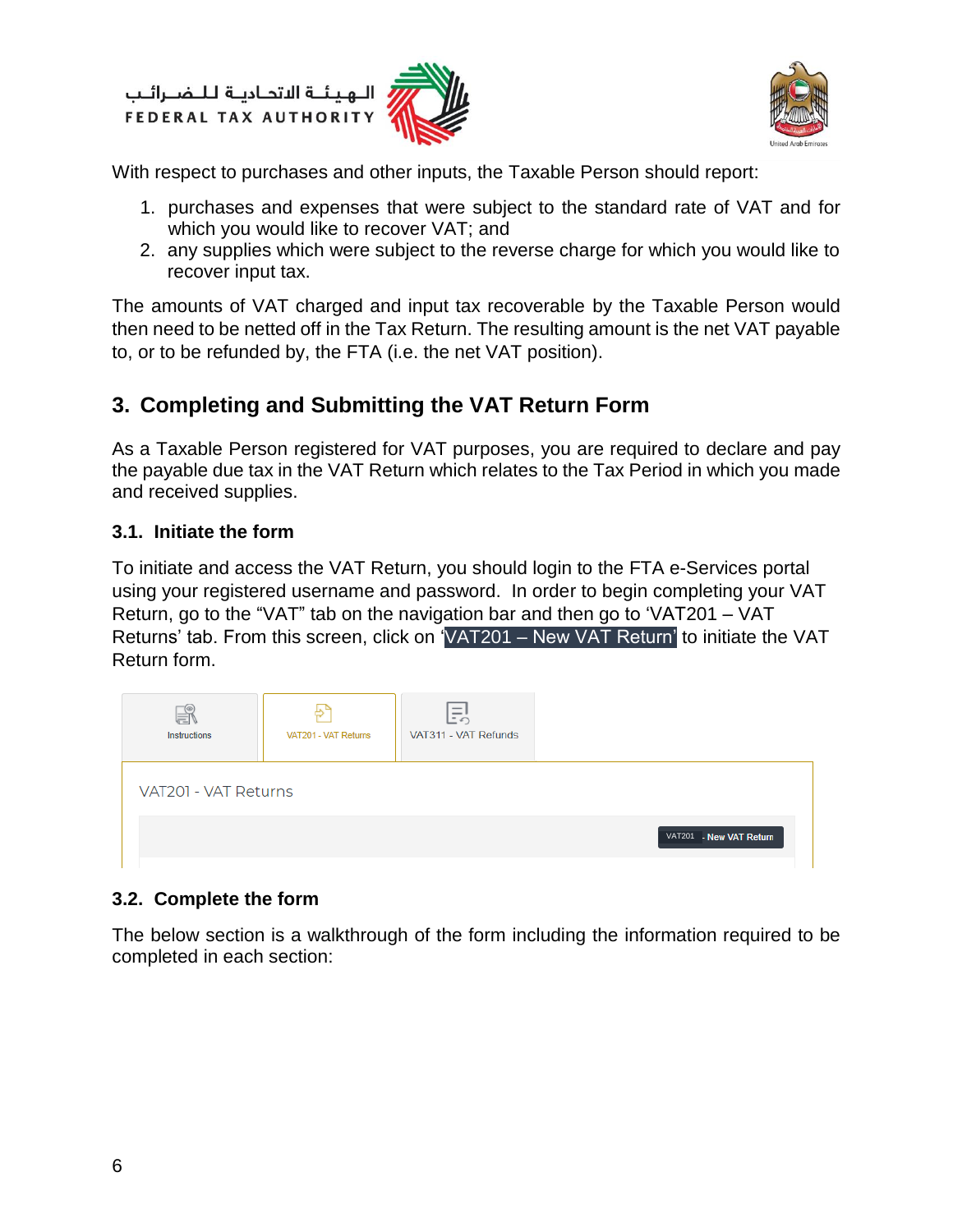





#### **Taxable Person Details**

Details of the Taxable Person will be pre-populated and your input is not required. If a Taxable Person has appointed a Tax Agency and a Tax Agent, their details will also appear accordingly. This includes information such as the "TRN" or "Tax Registration Number" for the Taxable Person, as well as their name and address. If you are a Tax Agent submitting the VAT return on behalf of a Taxable Person, you will also see your "TAAN" or "Tax Agent Approval Number" and your associated "TAN" or "Tax Agency Number", along with the Tax Agent and Tax Agency name populated at the top of the VAT Return. You will also be able to see your VAT Return submission due date here. Please check and ensure that all of this information is correct before going any further.

| <b>Taxable Person Details</b>                     |                              |
|---------------------------------------------------|------------------------------|
| <b>TRN</b><br>100314157700003                     |                              |
| Taxable Person Name (English)                     | Taxable Person Name (Arabic) |
| <b>ABC</b>                                        | ب س                          |
| <b>Taxable Person Address</b>                     |                              |
| <b>ABC Street</b>                                 |                              |
| Dubai, United Arab Emirates,<br>12, +971522116682 |                              |
|                                                   |                              |

## **VAT Return Period**

The form will automatically populate the 'VAT Return Period' for which you are currently filing for, the Tax Year end and VAT period reference number.

The Tax Year end is important for businesses which are not able to recover all of their VAT and need to perform an input tax apportionment annual adjustment. This adjustment is due in the first tax period following the Tax Year end. The VAT return period reference number tells you which tax period you are completing within that tax year. So, if the VAT return period reference is 1, those affected businesses should include their input tax apportionment annual adjustment in this VAT return.

Please note that this will only be required after the 1<sup>st</sup> year of VAT, i.e. from 1 January 2019 onwards.

You'll also be able to see your VAT return submission due date here. Please check and ensure that all of this information is correct before going any further.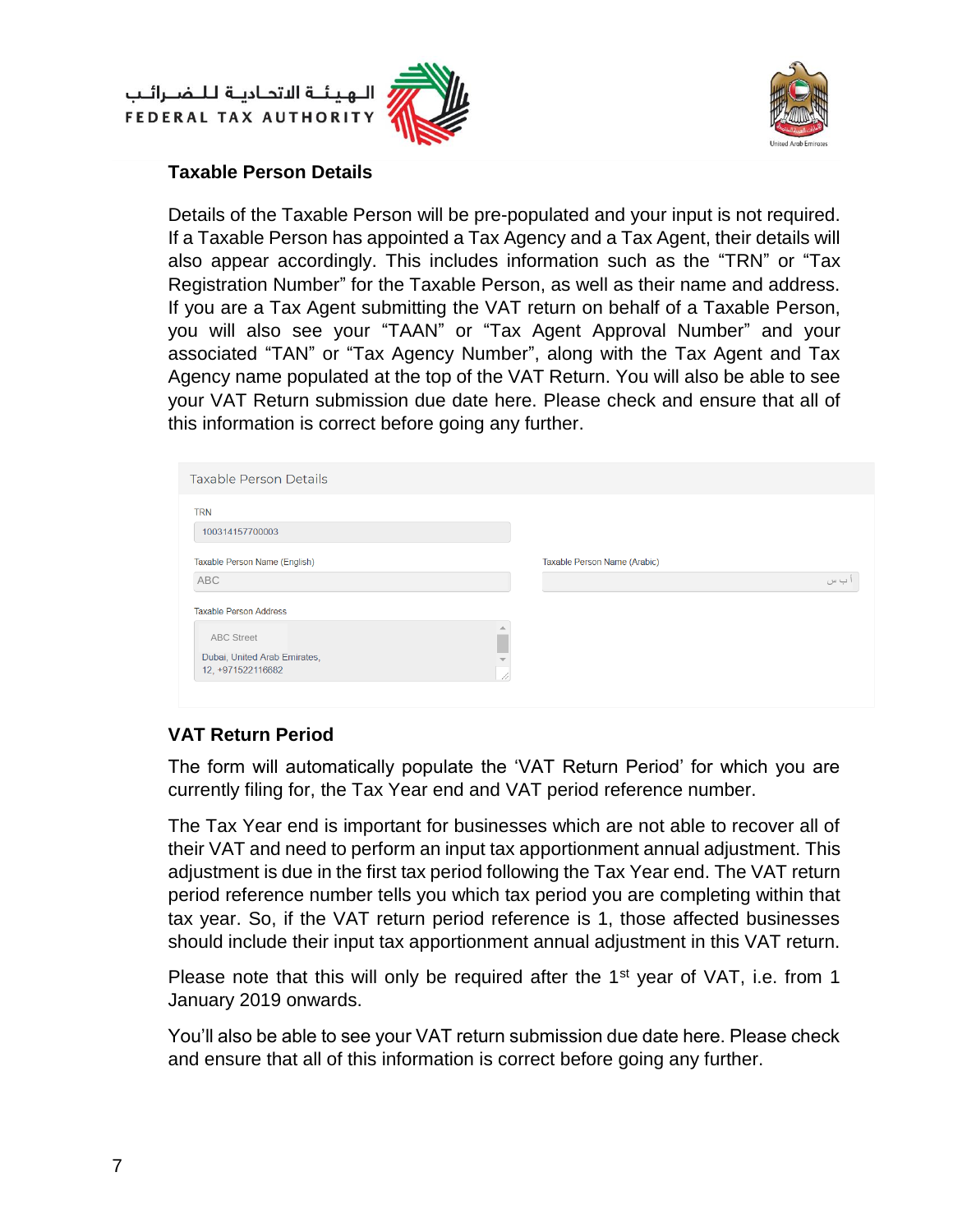





| n |
|---|
|   |
|   |

#### **Common requirements when completing the VAT Return**

When completing each box of the VAT Return, you must:

- Insert all amounts in United Arab Emirates Dirhams (AED)
- Insert all amounts to the nearest fils (the form allows for two decimal places)
- Complete all mandatory fields
- Use "0" where necessary and where there are no amounts to be declared

#### **VAT on Sales and all other Outputs**

Insert the amount details on sales and all other outputs as follows:

 **Amount (AED):** Enter all amounts relating to sales and other outputs **net** of VAT and for each Emirate, where applicable, according to the provisions of the VAT legislation.

You should also include reductions in value due to credit notes issued and errors that you are allowed to correct for previous Tax Periods. For any corrections of errors, consider if you are required to make a voluntary disclosure instead, according to the provisions of the Federal Tax Procedures legislation.

If you become aware that a VAT Return that you have submitted previously contains errors that resulted in a calculation of payable tax being less than required by not more than AED 10,000, then you can correct this error in the current VAT Return in which you have discovered the error.

Under the "Amount" column, you should only declare the net amount of the correction excluding the amount of VAT.

If the error has resulted in a calculation of payable tax being less than required by more than AED 10,000, you should make a Voluntary Disclosure.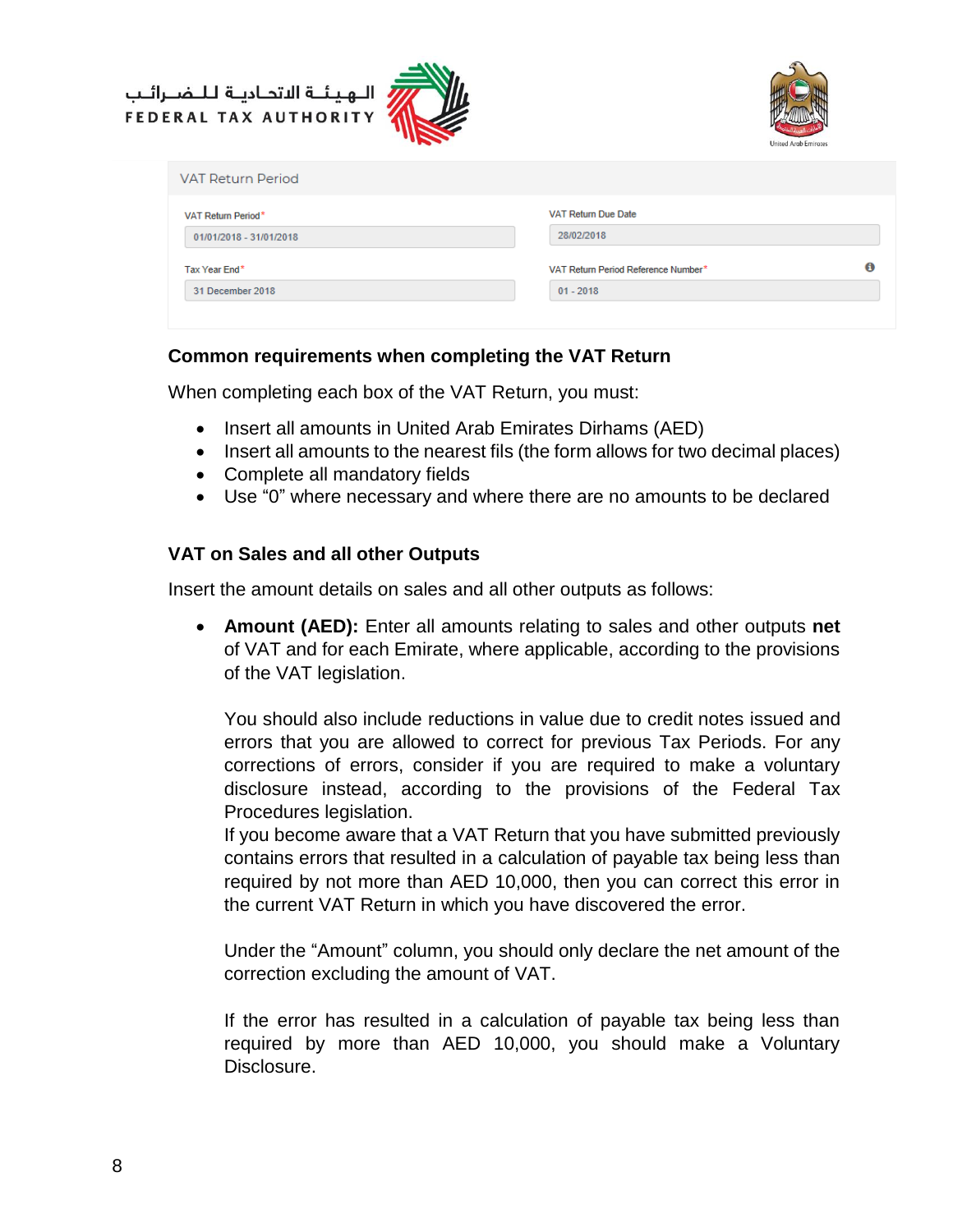الــهـيـئــة الاتحــاديــة لــلــضــرائــب<br>FEDERAL TAX AUTHORITY





 **VAT Amount (AED):** Enter the VAT amounts relating to sales and other outputs and for each Emirate where applicable. You should also include reductions in the VAT amount due to credit notes issued and errors that you are allowed to correct from previous Tax Periods. For any corrections of errors, consider if you are required to make a voluntary disclosure instead, according to the provisions of the Federal Tax Procedures legislation.

If you become aware that a VAT Return that you have submitted previously contains errors that resulted in a calculation of payable tax being less than required by not more than AED 10,000, then you can correct this error in the current VAT Return in which you have discovered the error.

Under the "VAT Amount" column, you should only declare the VAT amount of the correction.

If the error has resulted in a calculation of payable tax being less than required by more than AED 10,000, you should make a Voluntary Disclosure.

 **Adjustment (AED):** Use this column for any adjustments required to Output Tax as a result of adjustments for Bad Debts. All amounts entered should be VAT amounts only and can only be negative amounts. These should be reported for each Emirate, where applicable, in accordance with the respective Output Tax amounts being adjusted.

In addition, the "adjustment" column in this section of the VAT return is used to record any adjustments made to the output tax due as a result of sales of commercial property in the UAE. If you are a seller of taxable commercial property in the UAE which has taken place in the tax period and the buyer has already paid for the output tax to the FTA, you must account for the output tax as normal and also include the output tax in the adjustments column. This will prevent accounting for the output tax twice, as the buyer has already made a payment of VAT to the FTA. All amounts entered should be VAT amounts only and can only be negative amounts. Again, these should be reported for each Emirate in relation to the Emirate in which the property is located.

If you are not claiming VAT Bad Debt Relief or making a real estate adjustment, you should not include anything in the "adjustment" column.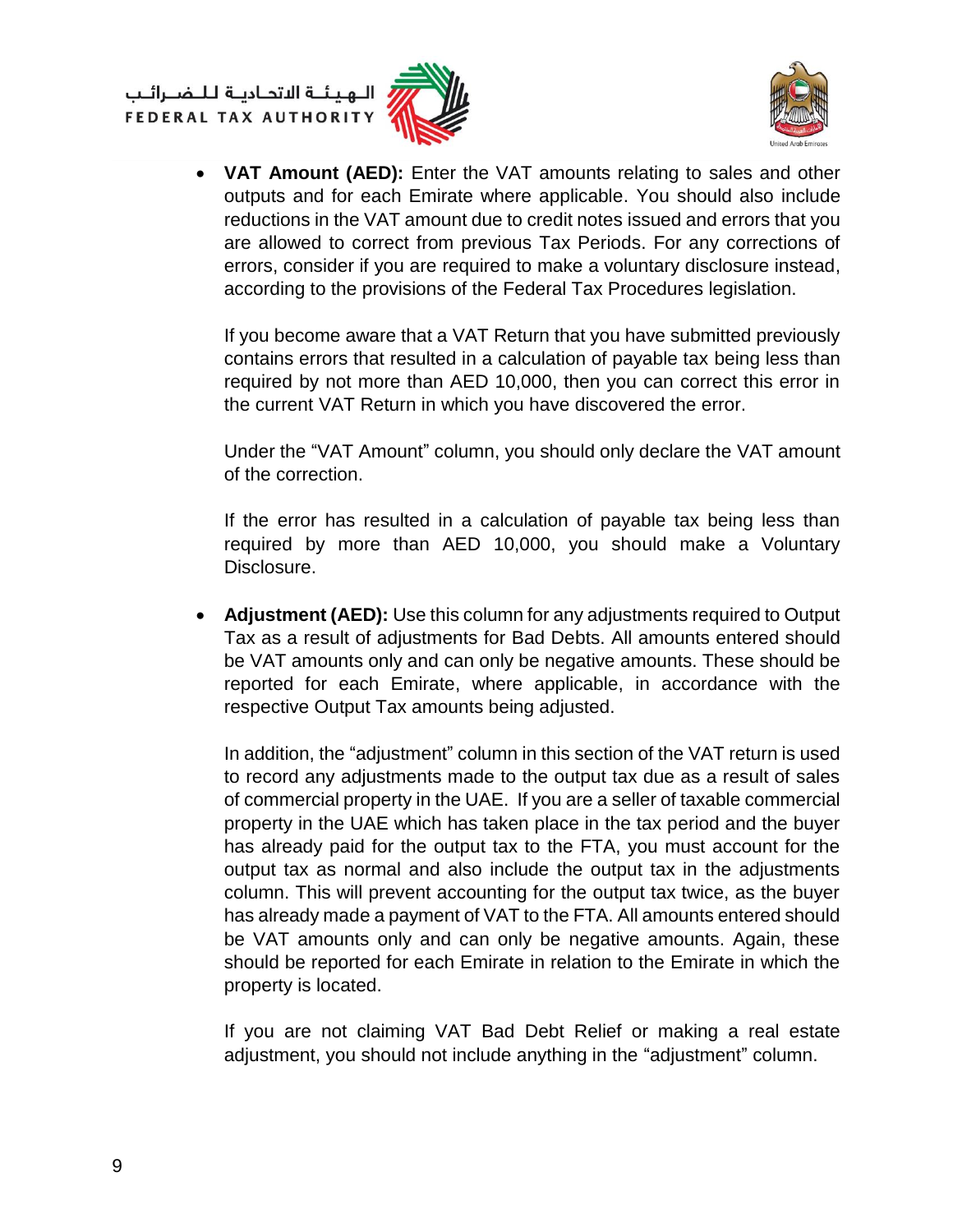

VAT on Sales and All Other Outputs





|                                                                                                  |                  | O<br><b>Amount (AED)</b> | VAT Amount (AED) <b>O</b> | <b>Adjustment (AED)</b><br>$\bullet$ |
|--------------------------------------------------------------------------------------------------|------------------|--------------------------|---------------------------|--------------------------------------|
| 1a Standard rated supplies in Abu Dhabi*                                                         | $\mathbf \theta$ | 20000                    | 1000                      | 0.00<br>÷,                           |
| 1b Standard rated supplies in Dubai*                                                             | 0                |                          |                           | 0.00                                 |
| 1c Standard rated supplies in Sharjah*                                                           | $\mathbf 0$      |                          |                           | 0.00                                 |
| 1d Standard rated supplies in Ajman*                                                             | 0                |                          |                           | 0.00<br>۰                            |
| 1e Standard rated supplies in Umm Al Quwain*                                                     | $\bf \bm \theta$ |                          |                           | 0.00<br>÷,                           |
| 1f Standard rated supplies in Ras Al Khaimah*                                                    | $\bf{0}$         |                          |                           | 0.00<br>۰                            |
| 1g Standard rated supplies in Fujairah*                                                          | $\bf \bm \theta$ |                          |                           | 0.00<br>۰                            |
|                                                                                                  |                  |                          |                           |                                      |
| Tax Refunds provided to Tourists under the Tax Refunds for Tourists<br>$\overline{2}$<br>Scheme* | $\bf{0}$         | $- 0.00$                 | $- 0.00$                  |                                      |
| Supplies subject to the reverse charge provisions*<br>3                                          | $\mathbf 6$      |                          |                           |                                      |
| Zero rated supplies*<br>4                                                                        | $\mathbf \Theta$ |                          |                           |                                      |
| Exempt supplies*<br>5                                                                            | $\bf{0}$         |                          |                           |                                      |
| Goods imported into the UAE*<br>6                                                                | 0                | 0.00                     | 0.00                      | <b>View Details</b>                  |
| Adjustments to goods imported into the UAE*<br>$7^{\circ}$                                       | 0                |                          |                           |                                      |
| <b>Totals</b><br>8                                                                               |                  | 0.00                     | 0.00                      | 0.00                                 |

The below is a description of each box for the boxes 1 to 8:

#### **Box 1: Standard rated supplies**

Box 1 refers to the net value of standard rated supplies made, and the VAT due, on all standard rated supplies made by you. Standard rated supplies are those supplies which are subject to VAT at 5%. The net value means the value of the supplies excluding the VAT charged to the customer. For example, if you have sold goods for AED 100 with AED 5 of VAT, you should account for AED 100 under the "Amount (AED)" column and AED 5 under the "VAT Amount (AED)" column.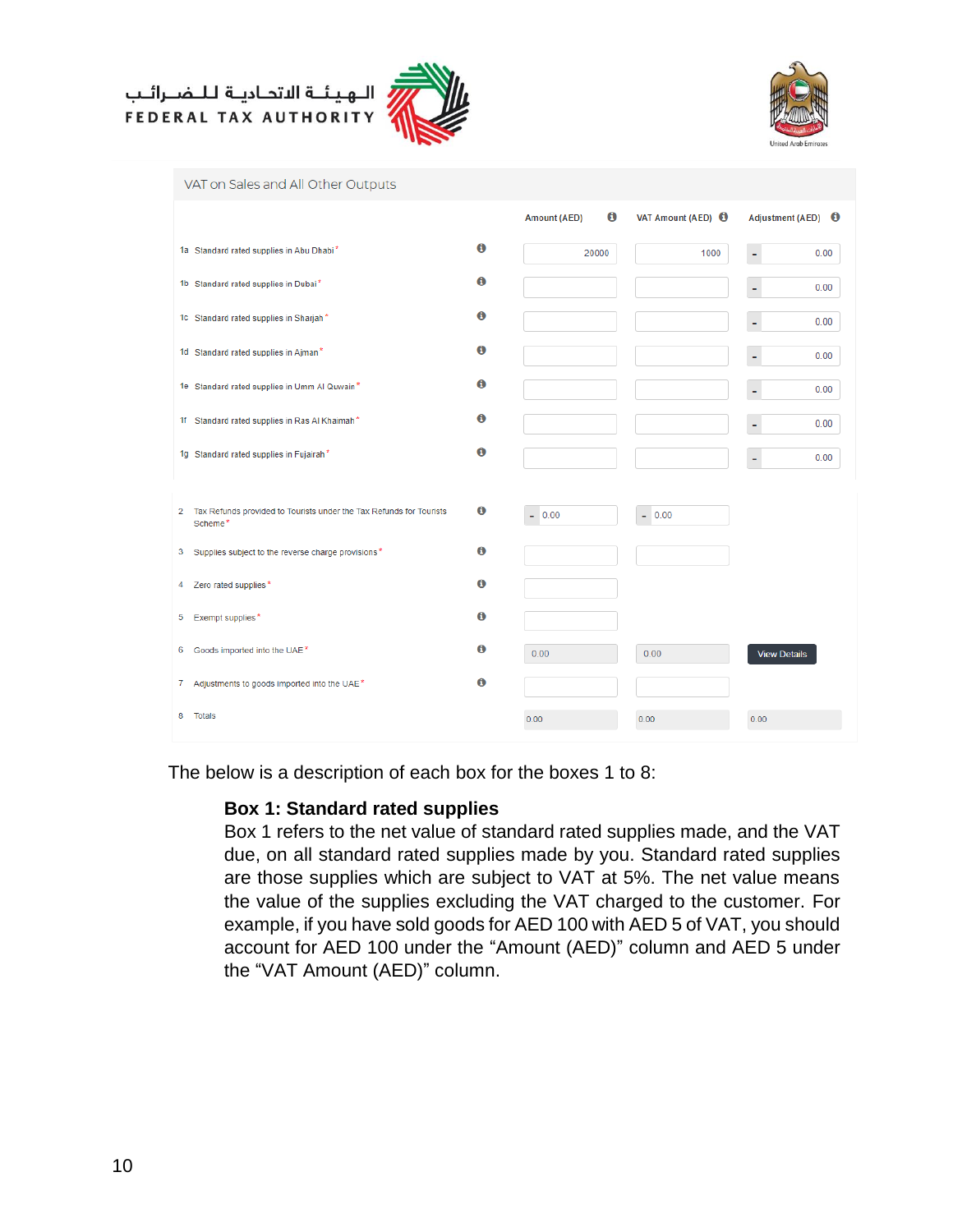



This information should be identified by the Emirate in which that supply was made. For businesses with fixed establishments in the UAE, the supply should be reported in the Emirate where the fixed establishment most closely connected to the supply is located. For non-established businesses, the supply should be reported in the Emirate where the supply was received.

Please refer to the table below for some examples of what to be included and not included into this Box:

|           | Please include the following:                                                                                |  |  |  |
|-----------|--------------------------------------------------------------------------------------------------------------|--|--|--|
|           | The supply of goods and services subject to VAT at 5%                                                        |  |  |  |
| $\bullet$ | Supplies of goods and services at a discounted rate (after deducting                                         |  |  |  |
|           | the discount value)                                                                                          |  |  |  |
| $\bullet$ | Deposits received as part payment                                                                            |  |  |  |
| $\bullet$ | Sales through vending machines                                                                               |  |  |  |
| $\bullet$ | Supplies of commercial property                                                                              |  |  |  |
| $\bullet$ | Inter-company sales (where you don't have a Tax<br>Group<br>registration in place)                           |  |  |  |
| $\bullet$ | Supplies made to staff, for example canteen takings, private use<br>charges                                  |  |  |  |
| $\bullet$ | The sale of business assets                                                                                  |  |  |  |
| $\bullet$ | Deemed supplies, such as gifts of business assets which are above                                            |  |  |  |
|           | the relevant limits provided in the VAT legislation or business assets                                       |  |  |  |
|           | put to private use. Goods and services that you own at the date of                                           |  |  |  |
|           | tax deregistration must also be reported here                                                                |  |  |  |
| $\bullet$ | Reimbursements of expenses from customers where you have                                                     |  |  |  |
|           | recovered the VAT on the expenses as a separate supply and made                                              |  |  |  |
|           | a recharge of the cost to your customer<br>The full value of goods sold under the profit margin scheme (less |  |  |  |
|           | any VAT calculated on the margin), even though the VAT due is                                                |  |  |  |
|           | only calculated on the profit achieved                                                                       |  |  |  |
|           | Sales from non-resident persons who are registered for VAT                                                   |  |  |  |
|           | purposes in the UAE, where the importer is not responsible for the                                           |  |  |  |
|           | calculation and settlement of the tax                                                                        |  |  |  |
|           | Supplies of goods located within Designated Zones where the                                                  |  |  |  |
|           | goods are consumed within the Designated Zone                                                                |  |  |  |
|           | Reductions in value due to credit notes issued; or                                                           |  |  |  |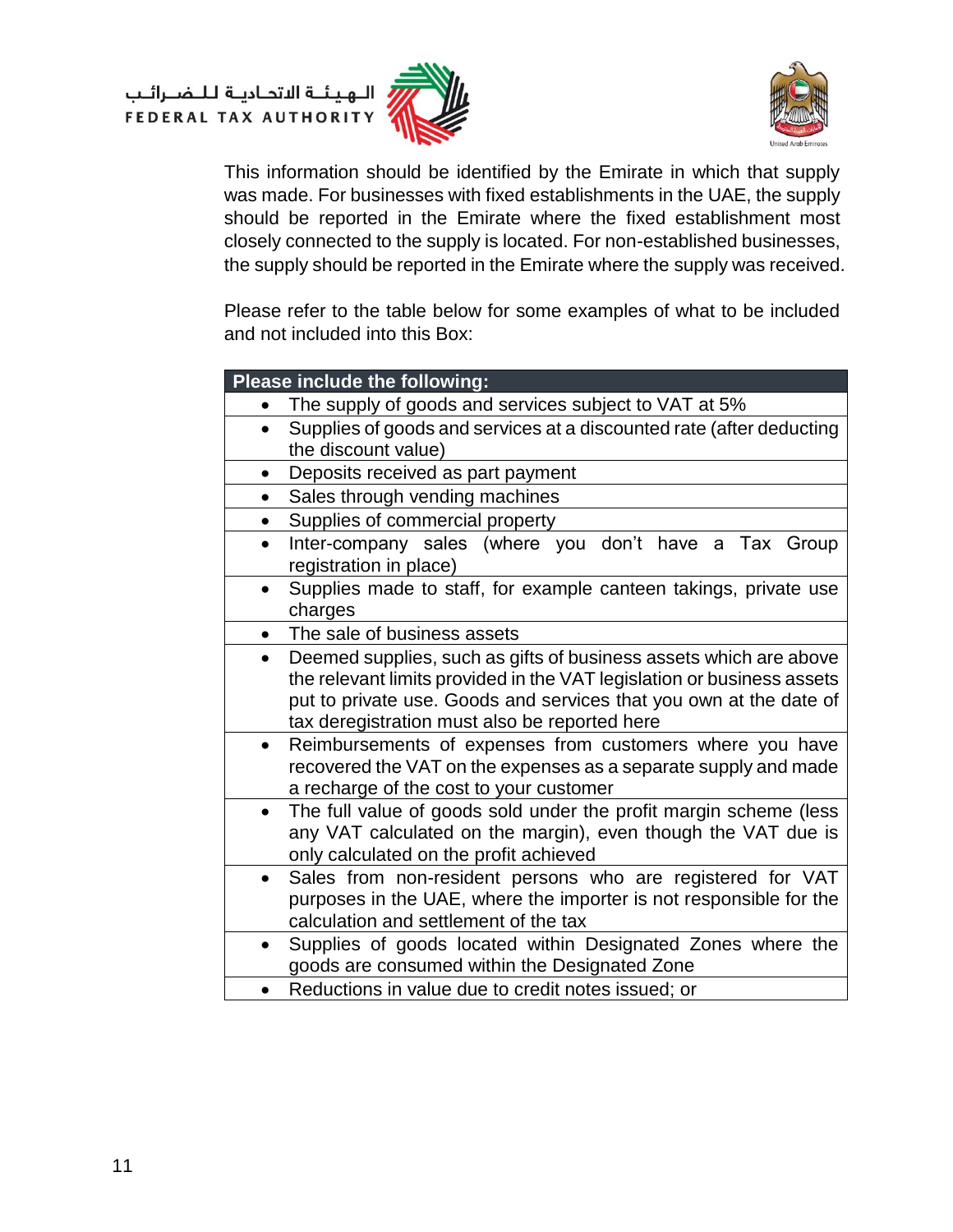الهيئة الاتحادية للضرائب **FEDERAL TAX AUTHORITY** 





- Errors that you are allowed to correct for previous Tax Periods. This will apply where you have discovered an error where the payable tax is more or less than required by AED 10,000 or less, and you discovered the error in this tax period. If the tax value of the error you have discovered is more than AED 10,000 you should submit a voluntary disclosure in the Tax Period in which the error was found. **Please exclude the following:** • sales of goods located within Designated Zones which are not consumed within the Designated Zone • out of scope supplies zero-rated supplies, such as exports of goods or services outside the UAE, zero-rated educational services and zero-rated healthcare services; or disbursements. **You should use the Adjustments column only to:** record any adjustments made to the output tax due as a result of any claims for VAT Bad Debt Relief, as noted above in this guide record any adjustments made to the output tax due as a result of
	- sales of taxable commercial property in the UAE, as noted above in this guide.

## **Box 2: Tax Refunds provided to Tourists under the Tax Refunds for Tourists Scheme**

Box 2 requires you to include the value of any tax refunds provided to tourists under the tax refunds for tourists scheme. You should only use this box if you are a retailer and provide tax refunds to tourists in the UAE under the official tourists refund scheme. The amounts reported in this box should always be negative, and will therefore reduce your total output tax liability.

Note: Only businesses registered and enrolled under the tax refunds for tourists scheme should use this box, otherwise nil values are already prepopulated and should be included within this box.

#### **Please include the following:**

The net and VAT amounts of any tax refunds that you have provided to tourists under the tax refunds for tourists scheme. You should report under the "VAT Amount (AED)" column the amount of VAT that you have refunded to tourists.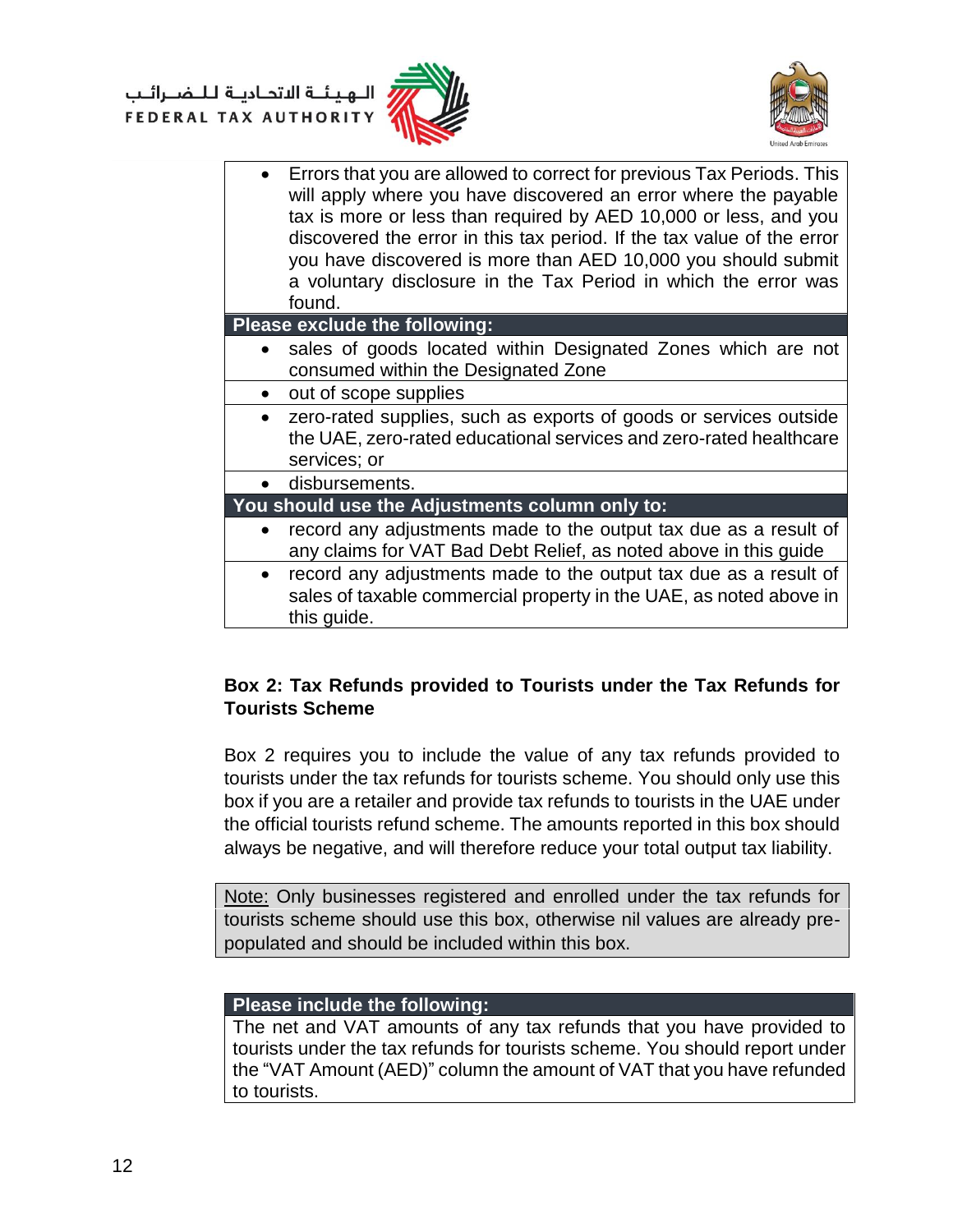



### **Box 3: Supplies subject to the reverse charge provisions**

You should declare in Box 3 the value of supplies of goods and services received which are subject to VAT under the reverse charge mechanism. This includes imports of services where the customer is required to account for the VAT. Please disregard any imports of goods that have been declared to UAE customs during this Tax Period which are subject to the reverse charge and for which the import VAT is reported separately in Box 6. As a result, in most cases the values declared within this box will relate only to purchased services which are subject to the reverse charge mechanism. The **only** circumstance where a purchase of imported goods should be reported in this box would be where the movement was not declared via UAE Customs for some reason. The value to be included in these boxes include only the net value and VAT value of the output tax due on these supplies. If the taxable person is entitled to recover the VAT on the supply as input tax, that will be recovered in Box 10 of the VAT return.

Please refer to the table below for some examples of what to be included and not included into this Box:

| Please include the following:                                       |
|---------------------------------------------------------------------|
| • Services received from foreign suppliers which are subject to the |
| standard rate of VAT                                                |
| • Services received from foreign suppliers which are subject to the |
| zero rate of VAT                                                    |
| • Goods received which are subject to the reverse charge provisions |
| and have not been declared to UAE customs (e.g. through an          |
| import declaration)                                                 |
| • Local supplies subject to the reverse charge provisions (e.g.     |
| specific supplies within the oil and gas industry)                  |
| Please exclude the following:                                       |
| Imports of goods into the UAE which are subject to the reverse      |
| charge provisions but which have been declared to UAE customs       |
| and therefore will be reported in Box 6 of the VAT Return.          |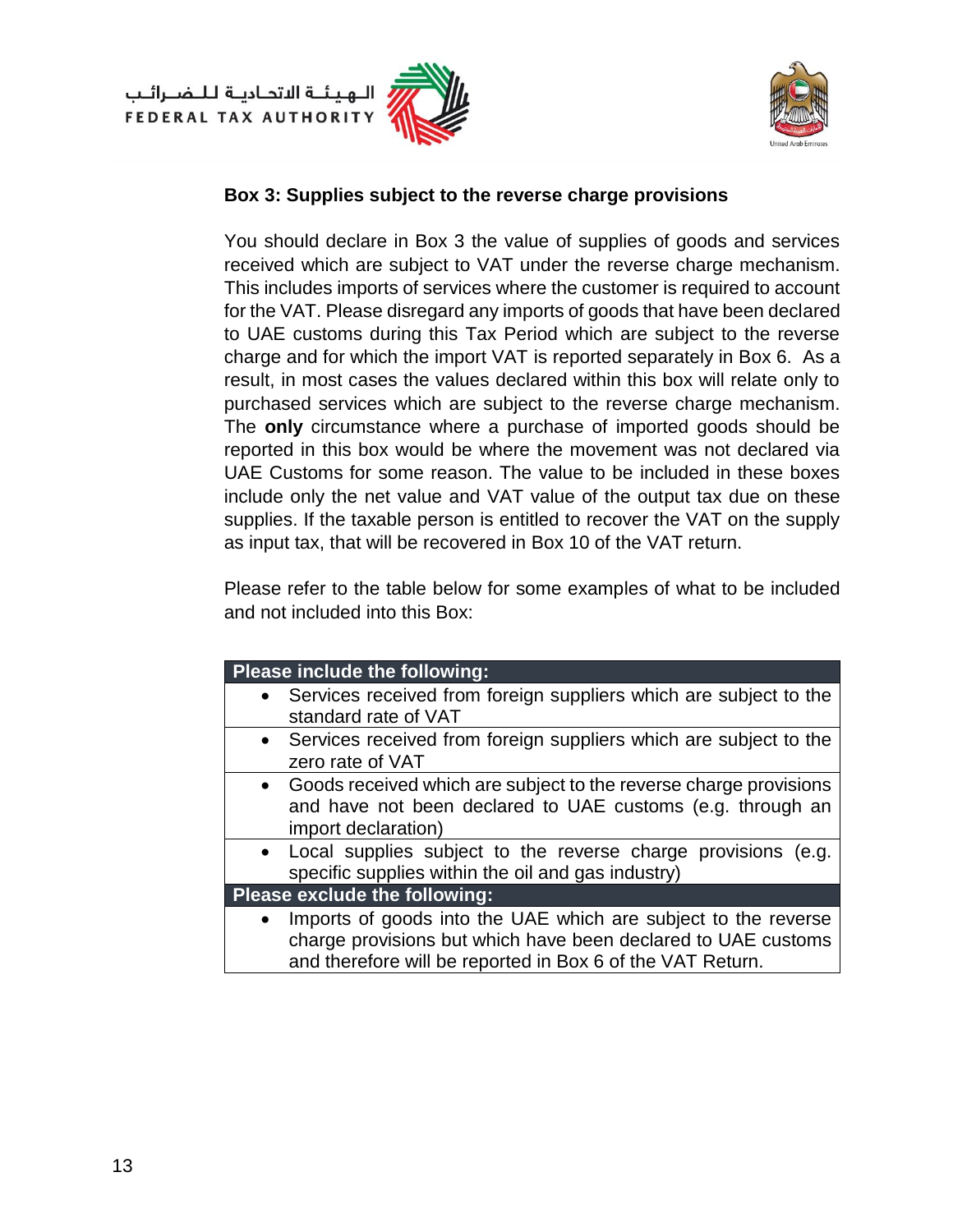





#### **Box 4: Zero-rated supplies**

In Box 4, you should declare the value of supplies of goods and services which are subject to VAT at 0% ("zero-rated supplies"). Only the net value of the supply is required to be declared in this Box, since VAT on the supply is calculated as nil.

Please refer to the table below for some examples of what should be included in this Box:

| Please include the following:                  |
|------------------------------------------------|
| Exports of goods and services outside the UAE. |

- Local supplies of certain educational services and related goods and services
- Local supplies of certain healthcare services (e.g. preventive and basic healthcare services and related goods and services)
- Supplies or imports of investment precious metals
- Supplies of crude oil and natural gas

#### **Box 5: Exempt supplies**

All exempt supplies should be indicated in this Box. Only the net value of the supply is required to be declared in this Box, since there is no VAT on the supply.

Please refer to the table below for some examples of what should be included in this Box:

| <b>Please include the following:</b> |                                                                       |  |  |  |
|--------------------------------------|-----------------------------------------------------------------------|--|--|--|
|                                      | • Local supplies of certain financial services                        |  |  |  |
|                                      | • Supplies of residential buildings through sale or lease, other than |  |  |  |
|                                      | the ones subject to the zero rate of VAT                              |  |  |  |
|                                      | • Supplies of bare land                                               |  |  |  |
|                                      | • Supplies of local passenger transport                               |  |  |  |
|                                      |                                                                       |  |  |  |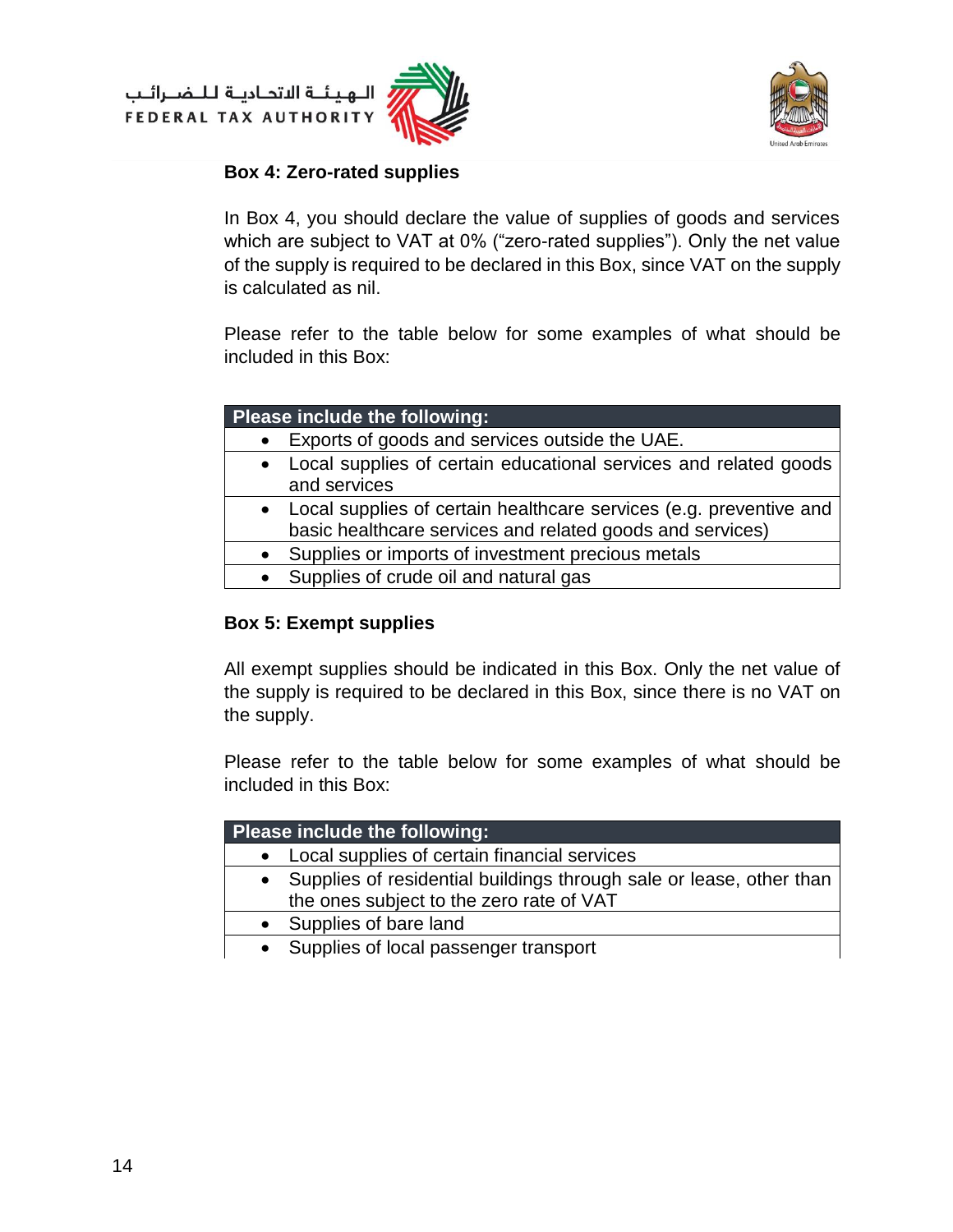





#### **Box 6: Goods imported into the UAE**

Box 6 will include the net value and the output tax (i.e. VAT amount) due on goods which have been imported into the UAE. This will include all imports which have been declared through UAE Customs where payment of the VAT on import is to be made on the VAT return. The value of this box ("Amount (AED)") should be auto-populated based on imports you have declared under your customs registration number, which should be linked to your TRN. Please note that this amount will also include any customs duties and any Excise Tax that you have paid on the goods imported within this Tax Period. The respective output tax amount ("VAT Amount (AED)") will also be auto-populated by applying a 5% VAT to the net value amount. You should check that the values which have been included in this box match the values you expected to declare, based on the import declarations you have submitted during the tax period.

If you are an agent who imports goods into the UAE on behalf of nonregistered persons, it is your responsibility to pay the tax in respect of the import of goods. Therefore, such imports should also appear in this box.

Please refer to the table below for some examples of what should be included in this Box:

| <b>Please include the following:</b>                        |                                                                   |  |  |  |
|-------------------------------------------------------------|-------------------------------------------------------------------|--|--|--|
| Imports of goods into the UAE through UAE customs that have |                                                                   |  |  |  |
|                                                             | already been reported in your customs declarations                |  |  |  |
|                                                             | Imports of goods from agents on behalf of an unregistered persons |  |  |  |

## **Box 7: Adjustments to goods imported into the UAE**

You should use this box **only** if the information that is prepopulated in Box 6 regarding goods imported into the UAE is incomplete or incorrect. If this is the case, you can use this box to make adjustments accordingly. The amounts of adjustments included into this box could be positive or negative, and you should be able to justify them, if asked to by the FTA. Please adjust accordingly, the net amount field and/or the VAT amount field depending on the adjustment to be made.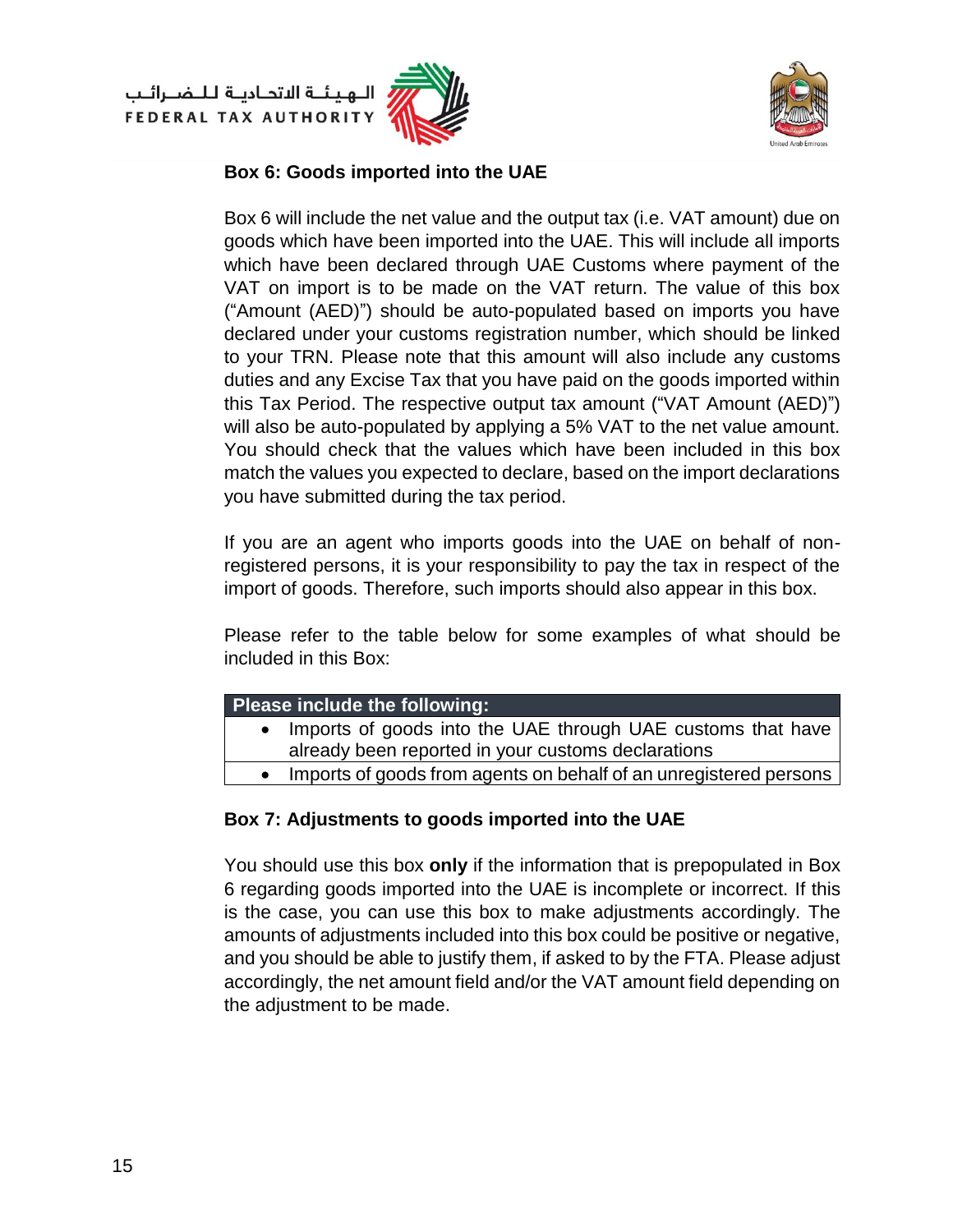الــهـيـئــة الاتحــاديــة لــلــضــرائــب<br>FEDERAL TAX AUTHORITY





As noted above, VAT at the point of import is imposed on the Value of the import which comprises of the customs value as defined in the Customs legislation, including the value of insurance, freight and any customs fees and any Excise Tax paid on the import of the goods into the UAE. Therefore, import VAT will be imposed on top of your customs duties and Excise Tax inclusive value.

If any imports appear to have been excluded from Box 6 or appear to be incorrect, when comparing them to the amounts reported in your customs and (if applicable Excise Tax) import declarations, you can use Box 7 to make adjustments accordingly. For example, if you have imported goods worth 1 million AED plus VAT, and this import does not appear to be included within Box 6, you can manually include this within Box 7 (i.e. 1 million) and the respective VAT amount (if any). Furthermore, if you have imported any goods which are not subject to the standard rate of VAT of 5% (for example goods subject to the 0% VAT rate), please use Box 7 to adjust the VAT amount accordingly, as by default all of your imports have been assumed to be subject to a 5% VAT rate. Please note that it is your responsibility to identify such adjustments that are required to be made and adjust them through your VAT Return using Box 7. In order to be able to identify such adjustments which may be required, you may use the "View Details" option available on your screen in order to see how both the net amount of your total imports under "Amount (AED)" and the respective output tax or import VAT under "VAT Amount (AED)" in Box 6 are comprised.

If you are an agent who imports goods into the UAE on behalf of nonregistered persons, it is your responsibility to pay the tax in respect of the import of goods. Therefore, if any such imports have been excluded from Box 6 or appear to be incorrect, you can use Box 7 to make adjustments accordingly for such amounts and/or the respective output tax as well.

#### **Box 8: Totals**

Box 8 automatically calculates the totals of all of the above boxes, arriving at the total output tax due to the FTA and total adjustments applicable to that value, for the tax period.

#### **VAT on Expenses and all other Inputs**

Fill in the VAT amount details on expenses and all other inputs as follows: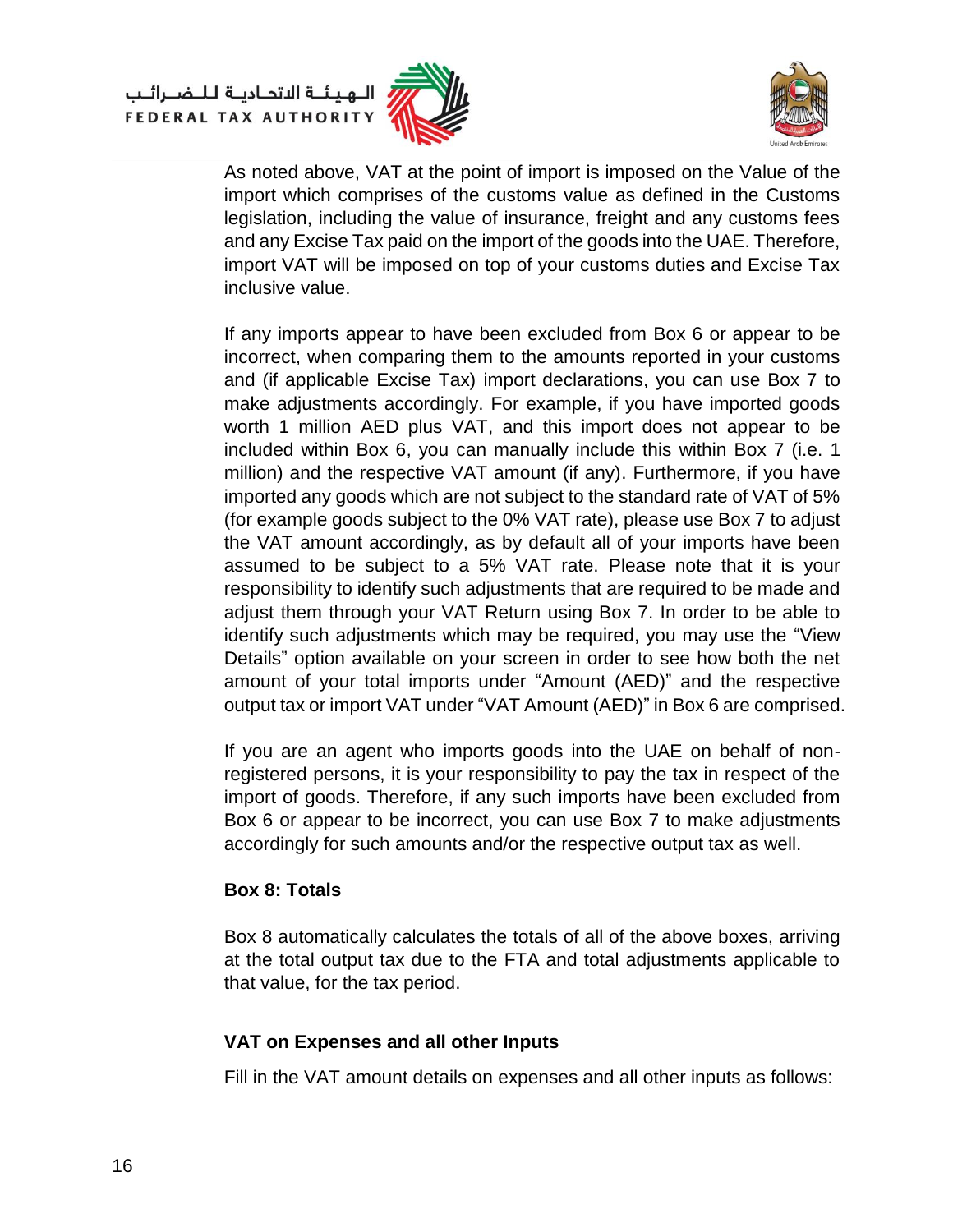الهيئة الاتحادية للضرائب FEDERAL TAX AUTHORITY





 **Amount (AED):** Enter all amounts relating to all expenses and inputs **net** of VAT, for which you would like to recover input tax.

You should also include reductions in value due to credit notes issued by supplies and errors that you are allowed to correct for previous Tax Periods. For any corrections of errors, consider if you are required to make a voluntary disclosure instead, according to the provisions of the Federal Tax Procedures legislation.

If you become aware that a VAT Return that you have submitted previously contains errors that resulted in a calculation of payable tax being more or less than required and it is not more than AED 10,000, then you can correct this error in the current VAT Return in which you have discovered the error.

Under the "Amount" column, you should only declare the net amount of the correction excluding the amount of VAT.

If the error has resulted in a calculation of payable tax being less than required by more than AED 10,000, you should make a Voluntary Disclosure as provided by the FTA.

 **Recoverable VAT amount (AED):** Enter the amounts of recoverable VAT only (not total incurred VAT, in case your ability to recover input tax is restricted). You should also include changes in the VAT amount due to credit notes and errors that you are allowed to correct from previous Tax Periods. For any corrections of errors, please consider if you are required to make a voluntary disclosure instead, according to the provisions of the Federal Tax Procedures legislation.

If you become aware that a VAT Return that you have submitted previously contains errors that resulted in a calculation of payable tax being more or less than required and by not more than AED 10,000, then you can correct this error in the current VAT Return in which you have discovered the error.

Under the "VAT Amount" column, you should only declare the VAT amount of the correction.

If you the error has resulted in a calculation of payable tax being less than required by more than AED 10,000, you should make a Voluntary Disclosure as provided by the FTA.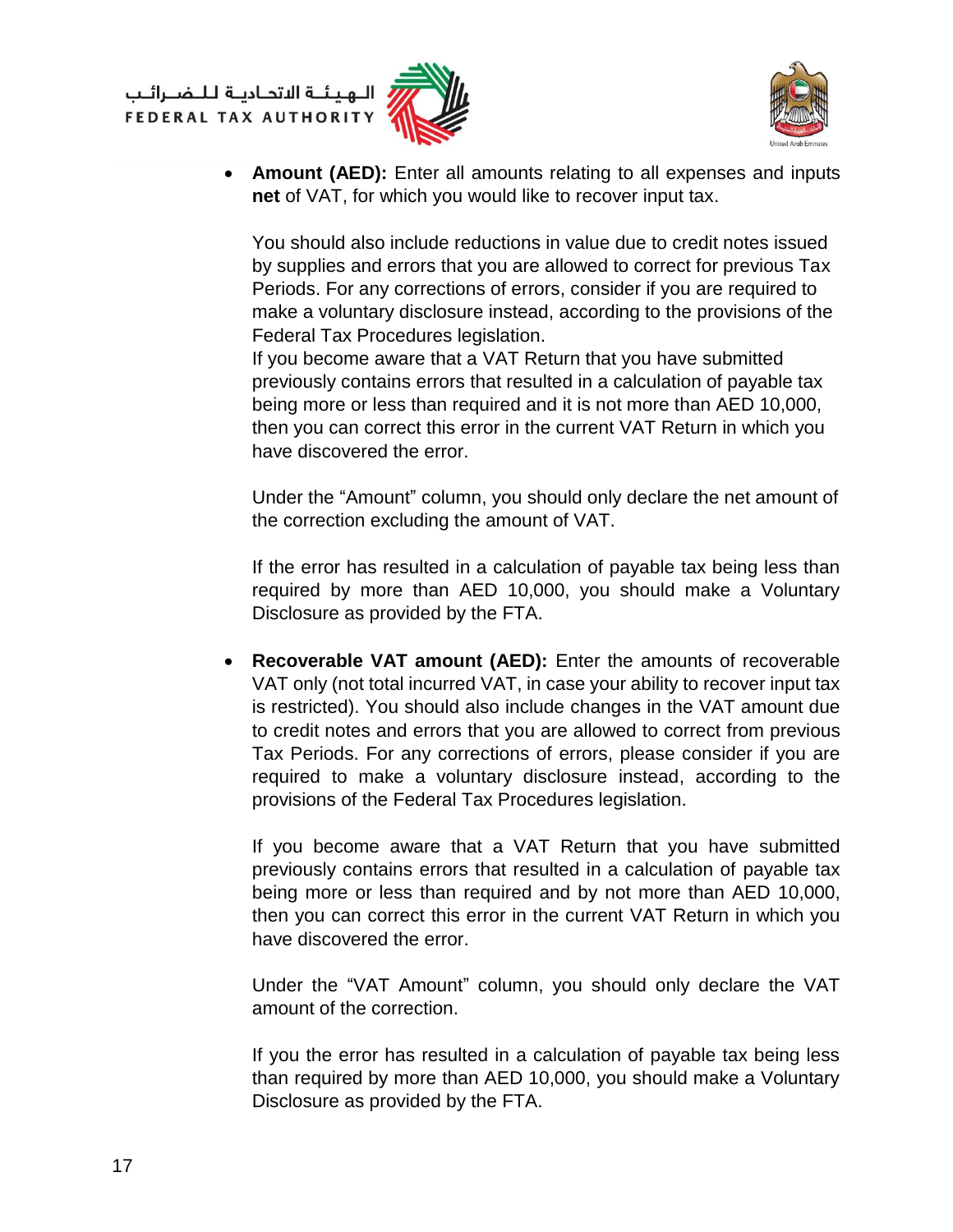الــهـيـئــة الاتحــاديــة لــلــضــرائــب<br>FEDERAL TAX AUTHORITY





 **Adjustment (AED):** Use this column for any adjustments relating to Input Tax for previously reported amounts which arise as a result of adjustments for bad debts, end of year adjustments to the recoverable Tax and/or adjustments under the Capital Assets Scheme.

All amounts provided should be VAT amounts and can be positive or negative amounts.

The first type of adjustment would be any adjustment relating to input tax previously recovered on purchases where you haven't paid the supplier of those goods or services for more than 6 months after the due date for payment. In such cases, the supplier is likely to claim VAT bad debt relief for the output tax he should have already paid to the FTA on the supply to you. Given that you haven't paid the supplier, and the FTA will be required to repay the VAT to the supplier, you are no longer entitled to the VAT you recovered on the supply and should repay it to the FTA in the adjustment box. If you later pay the expense in a subsequent tax period, you will be able to reclaim the input tax on the VAT Return for that tax period.

The second type of adjustment which could be included within this box would be an input tax apportionment annual adjustment, in cases where you are a business which can't recover all of the input tax it incurs. The input tax apportionment annual adjustment is due to be made in the first tax period following the end of the tax year. So, you would be expected to include the annual adjustment on this return if the VAT Return period reference number at the top of the VAT return is Period 1 for any tax year after 2018, i.e. from the beginning of 2019 onwards. The adjustment should relate to the tax year which has just ended. The values included within the adjustments column may either be positive or negative values. For more information on completing your input tax apportionment annual adjustment, please see the FTA website for guidance.

The third type of adjustment which could be included within this box would be adjustments under the Capital Assets Scheme. If any of your capital assets are eligible for the Capital Assets Scheme then the input tax incurred in relation to that capital asset should be adjusted in each tax year, according to the provisions of the VAT legislation and over a period of either five or ten consecutive years depending on the type of capital asset it is.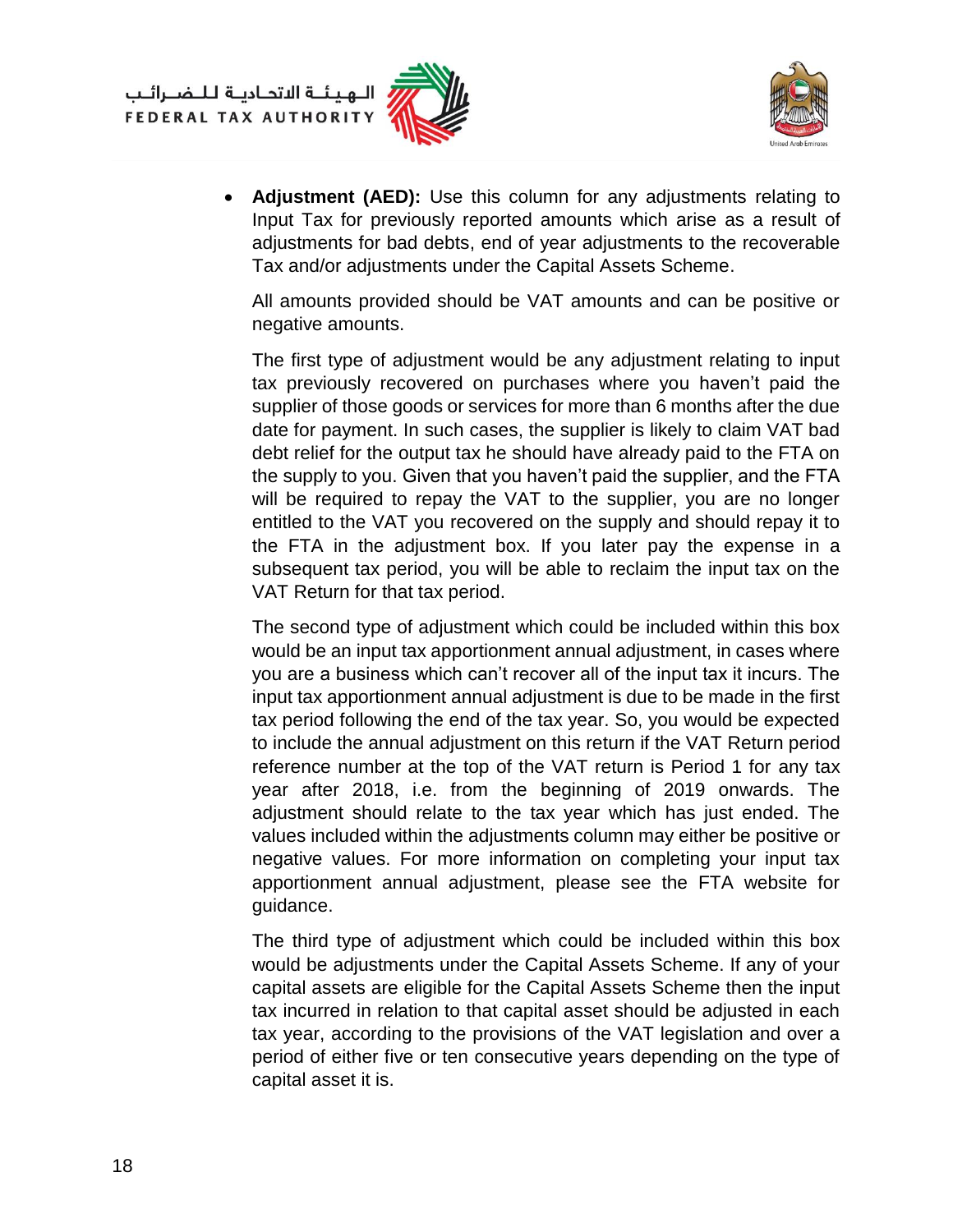





Depending on the result of your adjustment calculation every year, input tax amount should be adjusted accordingly upwards or downwards by using this box of the VAT return.

If you are not performing any of the above adjustments, you should not include anything in the "adjustment" column.

| VAT on Expenses and All Other Inputs                  |           |                     |   |                                   |                           |
|-------------------------------------------------------|-----------|---------------------|---|-----------------------------------|---------------------------|
|                                                       |           | <b>Amount (AED)</b> | 0 | Recoverable VAT 0<br>amount (AED) | Adjustment (AED) <b>O</b> |
| Standard rated expenses*<br>9                         | $\bullet$ |                     |   |                                   | 0.00                      |
| 10 Supplies subject to the reverse charge provisions* | $\bullet$ |                     |   |                                   |                           |
| 11 Totals                                             |           | 0.00                |   | 0.00                              | 0.00                      |

#### **Box 9: Standard rated expenses**

Enter all expenses subject to the standard rate of VAT for which you would like to recover Input Tax. The total net value of the standard rated purchases on which you're seeking to recover VAT should be reported in the "Amount (AED)" column. The VAT amounts relating to the net value of expenses and inputs previously included within the "Amount (AED)" column, should be included within the "Recoverable VAT Amount (AED)" column. This should only include the VAT you are entitled to recover, **not** the total value of VAT you have incurred on all costs. For example, if you have incurred 1,000 AED of input tax which directly relates to the making of exempt supplies this input tax is not recoverable by you. The net value of this irrecoverable cost should be reported within the "Amount (AED)" column. However, the VAT value should not be included within the "Recoverable VAT Amount (AED)" column.

You should also include any required adjustments to the Recoverable Tax under the "Adjustment (AED)" column, as indicated above.

Please refer to the table below for some examples of what to be included and not included into this Box: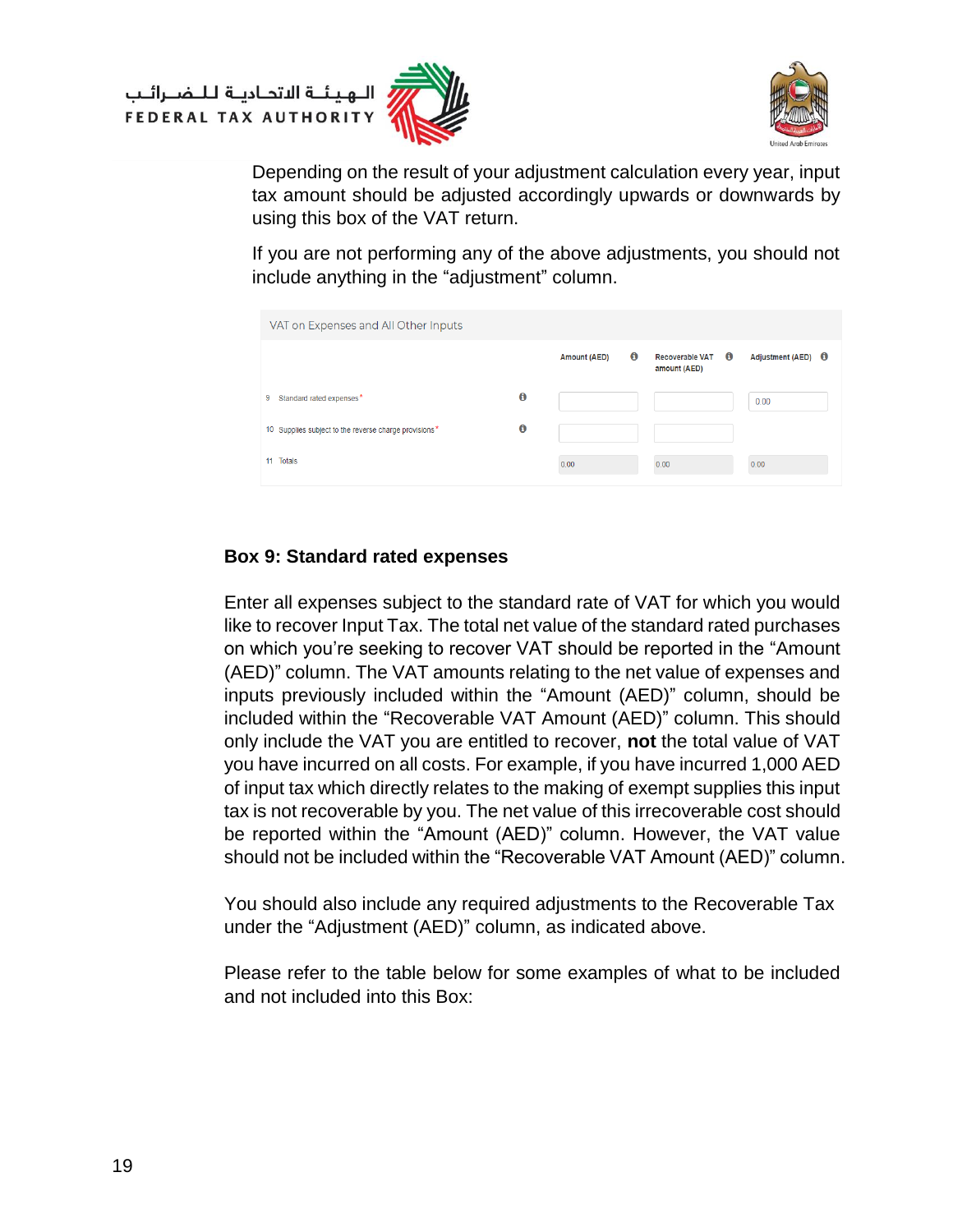



|           | Please include the following:                                                                                                                                                                                                                                                                                                                                                                                                    |
|-----------|----------------------------------------------------------------------------------------------------------------------------------------------------------------------------------------------------------------------------------------------------------------------------------------------------------------------------------------------------------------------------------------------------------------------------------|
|           | goods or services purchased for business purposes from VAT registered                                                                                                                                                                                                                                                                                                                                                            |
|           | suppliers that were subject to VAT at 5%                                                                                                                                                                                                                                                                                                                                                                                         |
| $\bullet$ | goods or services which were purchased at a discount                                                                                                                                                                                                                                                                                                                                                                             |
| $\bullet$ | the total price that you have paid for the goods purchased, which you are<br>selling under the profit margin scheme                                                                                                                                                                                                                                                                                                              |
| $\bullet$ | goods or services purchased before your tax registration and for which<br>you wish and are able to claim the tax incurred. The claim must be made<br>in your first VAT return                                                                                                                                                                                                                                                    |
| $\bullet$ | reductions in value due to credit notes received from suppliers; and                                                                                                                                                                                                                                                                                                                                                             |
| $\bullet$ | errors that you are allowed to correct for previous Tax Periods. This will<br>apply where you have discovered an error where the payable tax is more<br>or less than required by AED 10,000 or less, and you discovered the error<br>in this tax period. If the tax value of the error you have discovered is more<br>than AED 10,000 you should submit a voluntary disclosure in the Tax<br>Period in which the error was found |
|           | Please exclude the following:                                                                                                                                                                                                                                                                                                                                                                                                    |
|           | wages and salaries                                                                                                                                                                                                                                                                                                                                                                                                               |
| $\bullet$ | money put into and taken out of the business by you                                                                                                                                                                                                                                                                                                                                                                              |
| ٠         | purchases that were purely for private or personal use                                                                                                                                                                                                                                                                                                                                                                           |
| $\bullet$ | expenses where the input tax is specifically disallowed, such as<br>entertainment costs, motor vehicles which are available for private use<br>and any other costs which are put to private use                                                                                                                                                                                                                                  |
|           | expenses which were incurred to make exempt or non-business supplies                                                                                                                                                                                                                                                                                                                                                             |
| $\bullet$ | exempt or zero-rated purchases - note that purchases which were<br>subject to VAT under the reverse charge mechanism should be recovered<br>in Box 10, not Box 9                                                                                                                                                                                                                                                                 |
| $\bullet$ | purchases of goods located within Designated Zones which were not<br>consumed in the Designated Zone or subsequently imported into the UAE<br>mainland                                                                                                                                                                                                                                                                           |
|           | gifts or donations of money freely given for nothing in return                                                                                                                                                                                                                                                                                                                                                                   |
|           | purchases from members of the same tax group                                                                                                                                                                                                                                                                                                                                                                                     |
|           | fines and penalty charges received e.g. traffic fines                                                                                                                                                                                                                                                                                                                                                                            |
|           | You should use the Adjustments column only to:                                                                                                                                                                                                                                                                                                                                                                                   |
|           | record any adjustments made to the input tax due as a result of any claims<br>for VAT Bad Debt Relief made by your supplier, as noted above in this<br>guide                                                                                                                                                                                                                                                                     |
| $\bullet$ | record any input tax apportionment annual adjustments                                                                                                                                                                                                                                                                                                                                                                            |
|           | record any Capital Assets Scheme adjustments                                                                                                                                                                                                                                                                                                                                                                                     |
|           |                                                                                                                                                                                                                                                                                                                                                                                                                                  |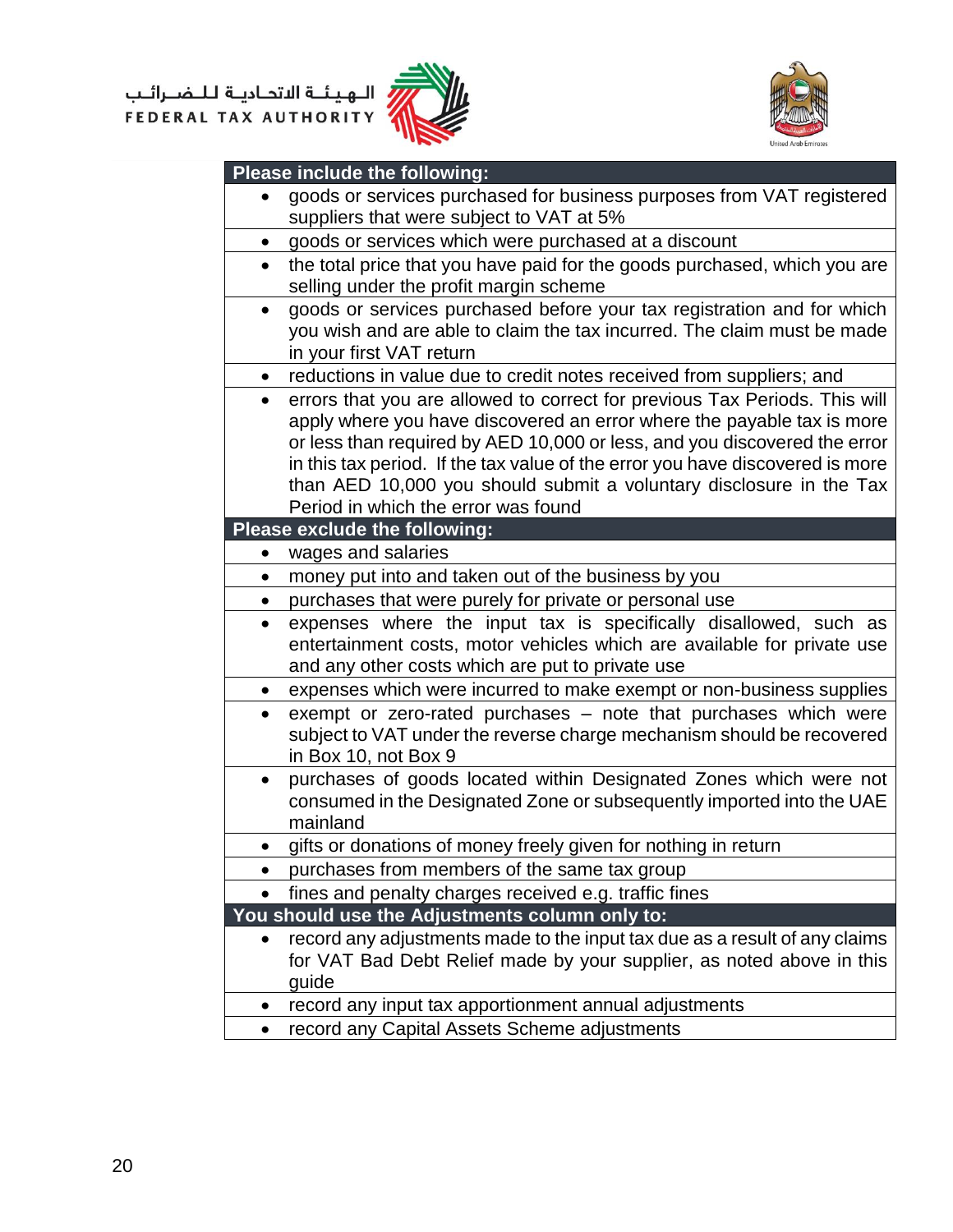



#### **Box 10: Supplies subject to the reverse charge provisions**

Box 10 allows you to recover any VAT you have paid as output tax under the reverse charge mechanism which was declared in Boxes 3, 6 and 7 of the VAT return. If you are entitled to recover some or all of the VAT declared under the reverse charge mechanism, you should include the net value of the expenses you are eligible to recover and the VAT applicable on those expenses. Any element of the VAT incurred on expenses which were subject to the reverse charge mechanism and which is not recoverable, should not be reported in any of these boxes.

For example, if you previously declared supplies of 1 million AED which were subject to VAT under the reverse charge mechanism in Box 3 of the VAT return, you should also have declared 50,000 AED of output tax due on that supply. If you are entitled to recover all of the VAT incurred under the reverse charge mechanism, you should declare the same value of supplies in Box 10 and recover the same value of VAT. If, however, you are only entitled to recover half of the VAT incurred under the reverse charge mechanism then in Box 10 you should declare 1 million AED in the "amount" column and 25,000 AED in the "recoverable VAT amount" column. Even where you can't recover all of the VAT incurred on the supply, it is important that the full value of the supply and the output tax due to the FTA has been included within Box 3 above.

Please refer to the table below for some examples of what to be included and not included into this Box: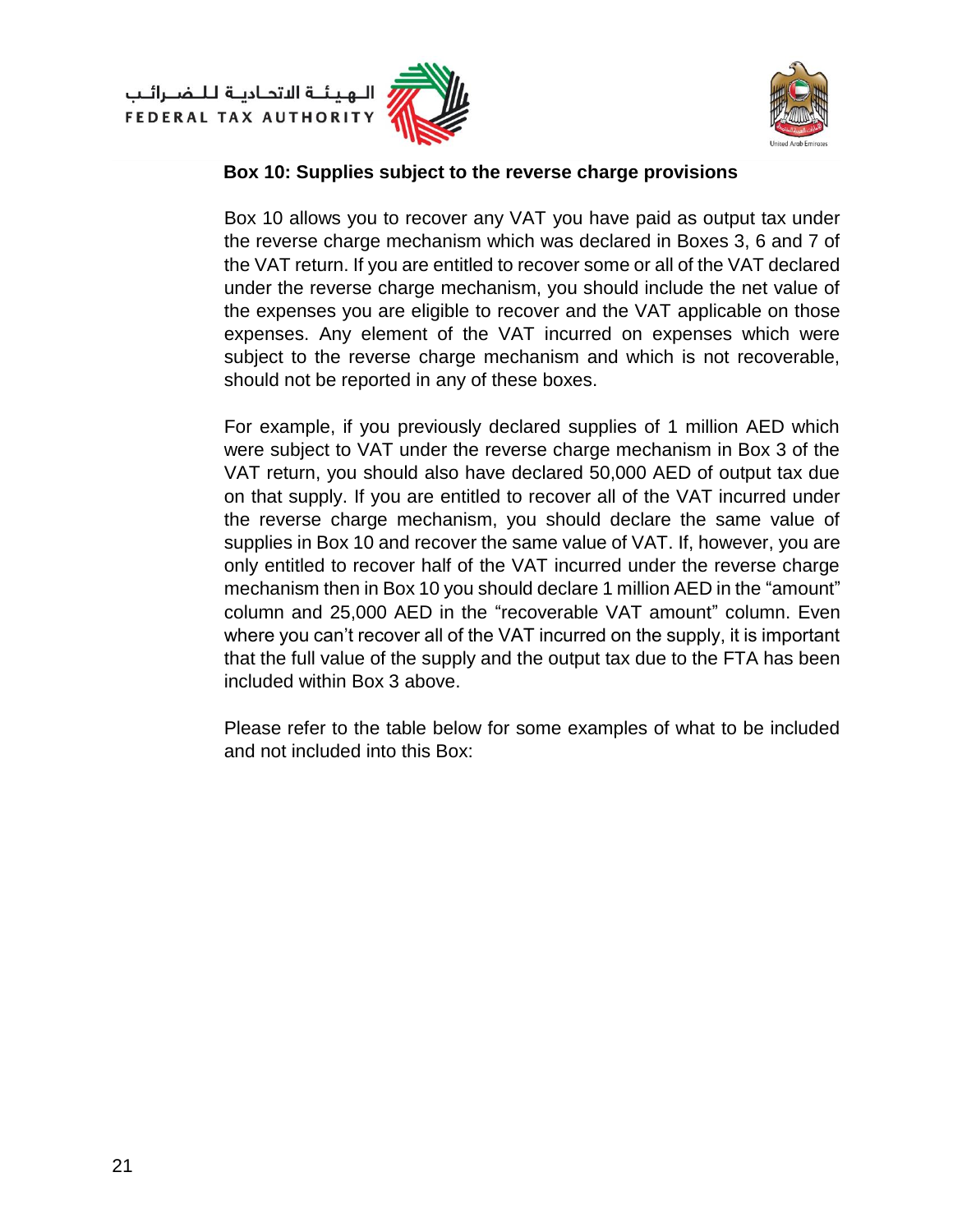



#### **Please include the following:**

- Services received from foreign suppliers which are subject to the standard rate of VAT and for which you are eligible to recover any VAT (these should have also been reported in Box 3)
	- Services received from foreign suppliers which are subject to the zero rate of VAT (these should have also been reported in Box 3)
	- Goods received which are subject to the reverse charge provisions and have not been declared to UAE customs (e.g. through an import declaration) and for which you are eligible to recover any VAT (these should have also been reported in Box 3)
	- Local supplies subject to the reverse charge provisions (e.g. specific supplies within the oil and gas industry) and for which you are eligible to recover any VAT (these should have also been reported in Box 3)
- Imports of goods into the UAE through UAE customs that have already been reported in your customs declarations and for which you are eligible to recover any VAT (these should have also been reported in Box 6 and/or Box 7)
- Imports of goods from agents on behalf of an unregistered persons (these should have also been reported in Box 6 and/or Box 7)

#### **Box 11: Totals**

Box 11 then automatically calculates the total of the values declared in Box 9 and Box 10. These totals represent the total value of VAT you are entitled to recover, as well as any adjustments made to those values.

#### **Net VAT Due**

The following fields will indicate your payable tax for the Tax Period.

| Net VAT Due                                      |          |
|--------------------------------------------------|----------|
| 12 Total value of due tax for the period         |          |
|                                                  | 1,000.00 |
| 13 Total value of recoverable tax for the period |          |
|                                                  | 0.00     |
| 14 Payable tax for the period                    |          |
|                                                  | 1,000.00 |
|                                                  |          |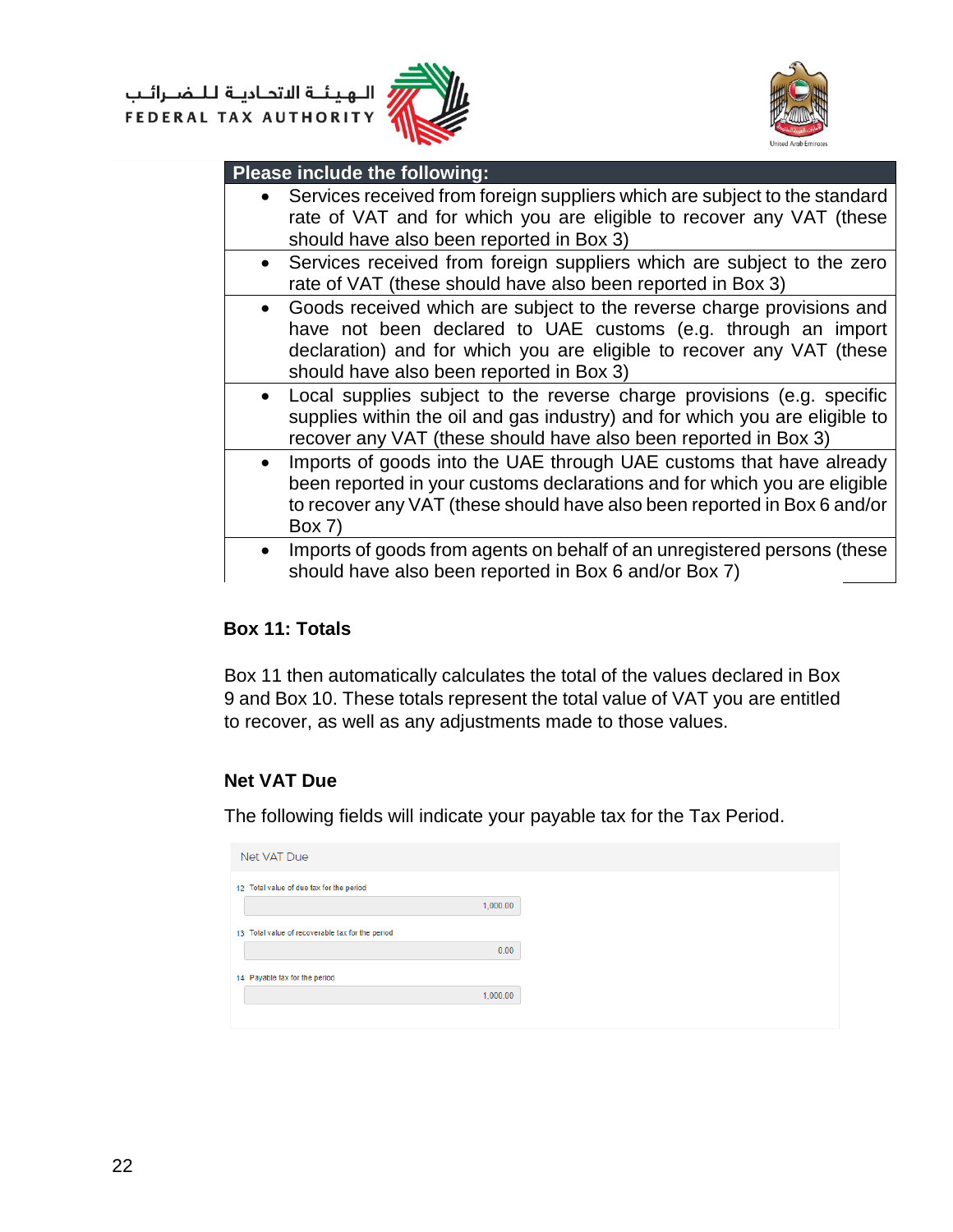



#### **Box 12: Total value of due tax for the period**

The total value of Output Tax that is due for the Tax Period will be calculated based on the above information. This will be the sum of the VAT and Adjustments columns in the Outputs section.

#### **Box 13: Total value of recoverable tax for the period**

The total value of Input Tax that is recoverable for the Tax Period will be calculated based on the above information. This will be the sum of the VAT and Adjustments columns in the Inputs section.

#### **Box 14: Payable tax for the period**

This will be the total due tax for the period less the total recoverable tax for the period and will indicate your net payable or recoverable tax for the current Tax Period.

If the figure in Box 12 is more than the figure in Box 13, the difference is the amount of VAT that you must pay. If the figure in Box 12 is less than the figure in Box 13, then you will be eligible to request a refund for the net amount of recoverable tax.

If you do not wish to request for a refund of the excess recoverable tax, your excess recoverable tax will be carried forward to subsequent Tax Periods and can be used to offset against payable tax and/or penalties, or you can apply for a refund later at any point in time.

#### **Box 15: Do you wish to request a refund for the above amount of excess recoverable tax.**

If you are in a net recoverable position, an option will be available on the VAT Return to request a refund of the excess recoverable tax.

If 'Yes' is selected, you will be required to complete the VAT refund application (Form VAT311) after the VAT Return Form is submitted.

If you select 'No', your excess recoverable tax will be carried forward to subsequent Tax Periods and can be used to offset against payable tax and/or penalties.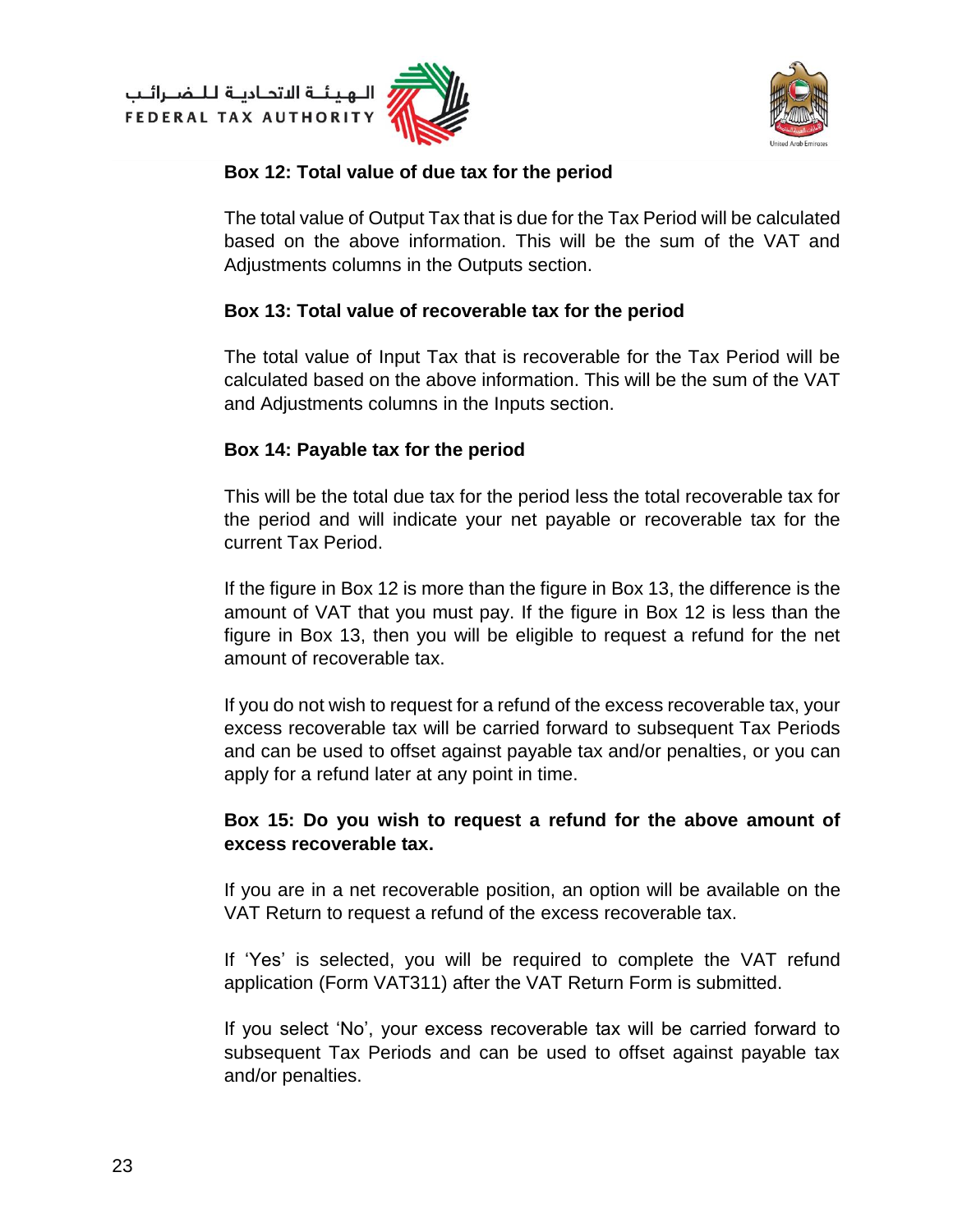



#### **Additional Reporting Requirements**

Please note that the additional reporting requirements section requires the provision of additional reporting only for specific taxable persons to whom this specific section applies. If the below section does not apply to you for the specific Tax Period you are filing for, please indicate 'No' as your answer.

The additional reporting requirements section does not have any financial implications on your VAT payable or recoverable amounts as it does not impact the VAT Return totals.

### **Profit Margin Scheme**

You will be required to indicate whether you have used and applied the provisions of the Profit Margin Scheme during this period. Please select 'Yes' only if you have used the Profit Margin Scheme during the current Tax Period for which you are filing the current VAT Return.

| <b>Additional Reporting Requirements</b>                                                                               |          |  |
|------------------------------------------------------------------------------------------------------------------------|----------|--|
| Profit Margin Scheme                                                                                                   |          |  |
| Did you apply the profit margin scheme in respect of any supplies made during the tax period?<br>◯ Yes <sup>®</sup> No | $\bf{0}$ |  |

#### **Declaration and Authorised Signatory**

Once you have finished filling in the VAT Return form, tick the box next to the declaration section.

Please note that all of the relevant Authorised Signatory details and information will be prepopulated based on the information that has already been provided upon the completion of your Taxable Person records.

| Declaration and Authorised Signatory                                                                                                       |               |                     |        |
|--------------------------------------------------------------------------------------------------------------------------------------------|---------------|---------------------|--------|
| Name in English                                                                                                                            |               | Name in Arabic      |        |
| Abbas                                                                                                                                      |               |                     | عناس   |
| Phone/Mobile country code                                                                                                                  |               | Phone/Mobile number |        |
| United Arab Emirates (+971)                                                                                                                |               | 564914215           |        |
| Date of submission (dd/mm/yyyy)                                                                                                            |               | E-mail address      |        |
| 22/01/2018                                                                                                                                 | 雦             |                     |        |
| $\overline{\mathscr{L}}$<br>I declare that all information provided is true, accurate and complete to the best of my knowledge and belief. |               |                     |        |
|                                                                                                                                            |               |                     |        |
| Cancel                                                                                                                                     | Save as draft | ⊣≁ı                 | Submit |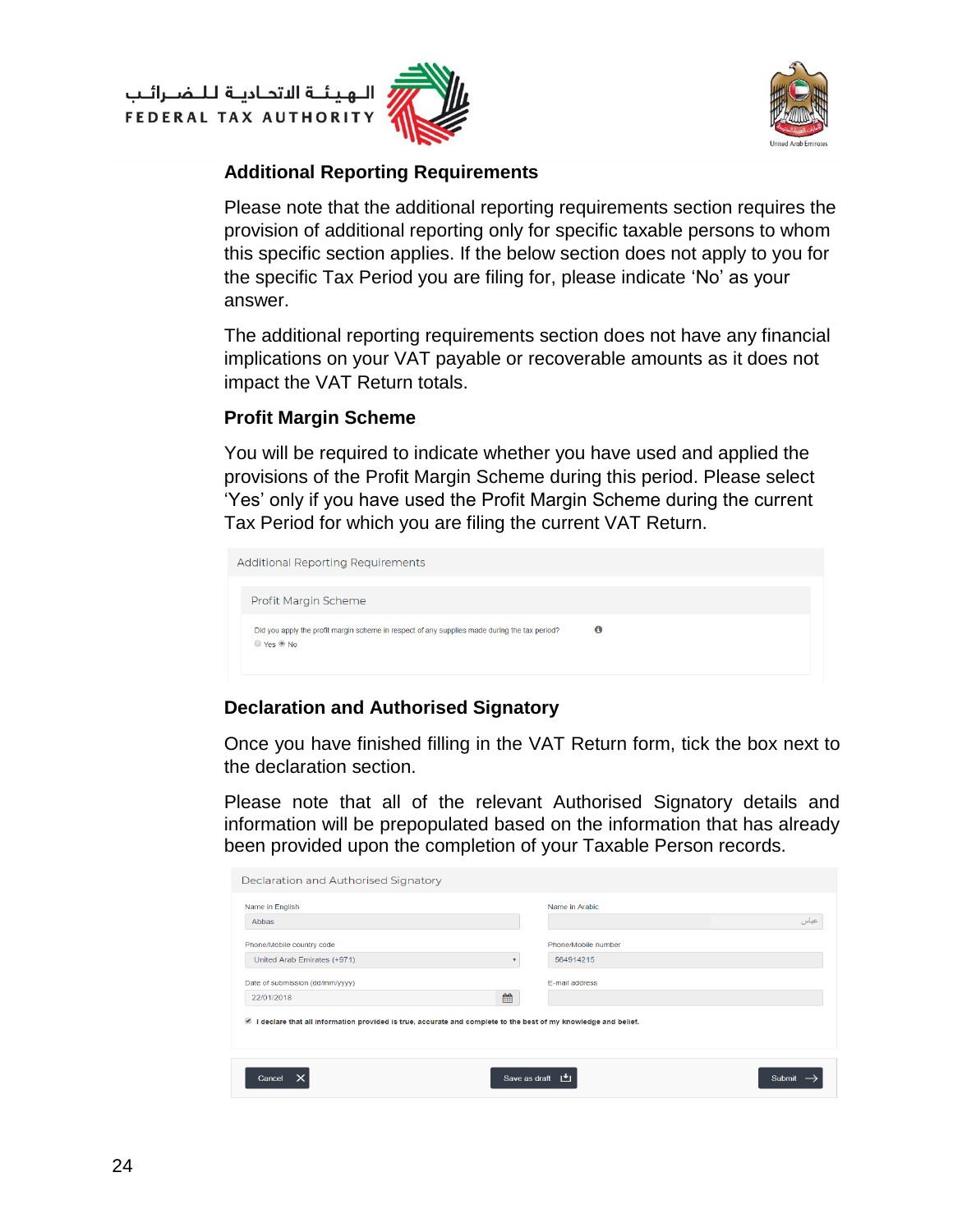الــهـيـئــة الىتحــاديــة لــلــضـــرائــب<br>FEDERAL TAX AUTHORITY





#### <span id="page-24-0"></span>**3.3. Save the progress**

In order to save as draft or submit any form, all mandatory elements must be completed. Any field that is marked with a red asterisk (\*) is **mandatory** as shown on the right, and must be filled out in order to save or submit a form.

If you attempt to save or submit a form without completing the mandatory information in certain fields, you will receive a pop-up message under the relevant field indicating that additional details are required.

It is recommended that you save your progress as you complete the form. Click on the *Save as draft* button at the bottom of the screen. **You will be logged out of the system after 10 minutes of inactivity.**

Your form will not be submitted at this point; you will have an opportunity to edit your answers before submission.

### <span id="page-24-1"></span>**3.4. Submit the VAT Return Form**

To submit the VAT Returns form, carefully review all of the information entered on the form after completing the mandatory fields and confirming the declaration. Once you are certain that all of the information is correct, click on the *Submit* button

at the bottom right hand corner of the screen.

After you have submitted the form you will receive an e-mail to confirm the submission (Please look in your spam folder if you have not received it within 5 minutes).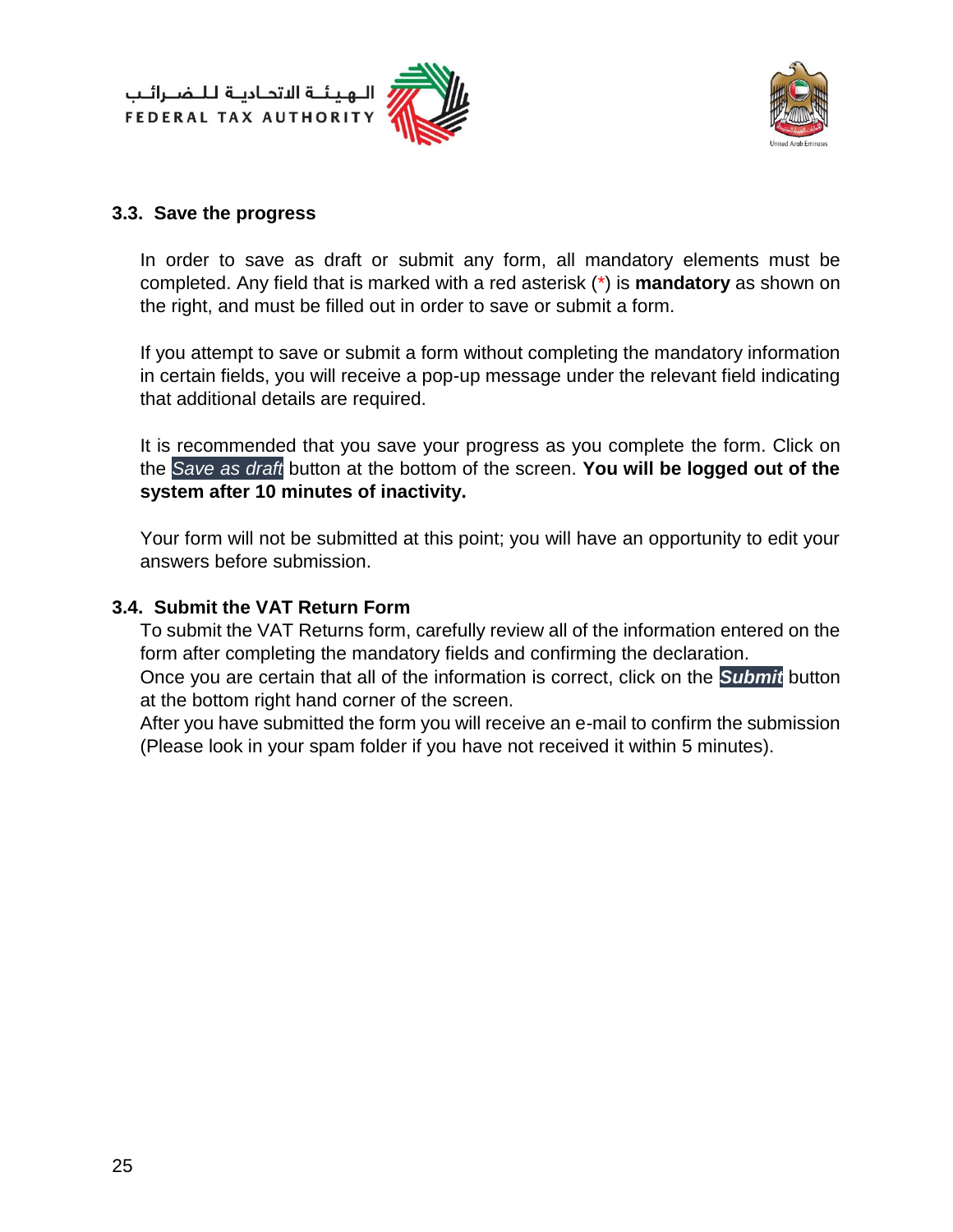الهيئة الاتحادية للضرائب **FEDERAL TAX AUTHORITY** 





## <span id="page-25-0"></span>**4. Paying VAT**

In order to pay for your VAT liability and administrative penalties, please follow the instructions below.

1) Navigate to the tab that displays "**My Payments**"

| <b>VAT</b><br><b>MY PROFILE</b><br><b>FXCISE GOODS LIST</b><br><b>DASHBOARD</b><br>DOWNI OADS<br><b>MY PAYMENTS</b><br><b>FXCISE TAX</b> |  |
|------------------------------------------------------------------------------------------------------------------------------------------|--|
|------------------------------------------------------------------------------------------------------------------------------------------|--|

2) Enter the amount that you need to pay, and click "**Make Payment**". Please note that partial payments can be made i.e. you do not have to pay the entire amount

due. However, make sure you pay the entire amount before due date to avoid penalty.

Older liabilities will be paid off first and then the more recent ones will be fulfilled afterwards e.g. if you make a payment, the VAT Return liability for the month of

January will be paid before any VAT Return liability for the month of February.

You will then be directed to 'Payment Information' screen to proceed with the payment. Click on '**Pay Now'** button to be directed to e-Dirham gateway.



| Payment Information           |                                         |
|-------------------------------|-----------------------------------------|
| <b>TRN</b><br>100015646100003 |                                         |
| Pay Amount 1,000.00 AED       |                                         |
| Pay Now<br>Cancel             | <b>HED Consider And MISA</b> Mastercard |

You may pay using the e-Dirham payment gateway which supports payments through an e-Dirham card or a credit card (Visa and MasterCard only). A payment using an e-Dirham card will typically incur a charge of AED 3, while a payment using a credit card will typically incur a charge between 2% - 3% of the total payment amount.

3) Once you are redirected to the e-Dirham gateway, you will be able to make the payment through an e-Dirham or non e-Dirham card. After confirming the transaction, once the payment is processed successfully, you will be redirected to the FTA website.

|                                   | الدرهم الإلكتروني<br>e-dirham                                                                                                                                                                   |  |
|-----------------------------------|-------------------------------------------------------------------------------------------------------------------------------------------------------------------------------------------------|--|
| <b>Payment Methods Types</b>      | Please select one of the payment methods                                                                                                                                                        |  |
| +eDirham G2 Cards                 |                                                                                                                                                                                                 |  |
| + Non-eDirham Cards<br>+eD-Wallet |                                                                                                                                                                                                 |  |
|                                   | Confirm<br>Cancel                                                                                                                                                                               |  |
|                                   | <b>Verified by</b><br><b>MasterCard.</b><br>Trustwave <sup>®</sup><br><b>VISA</b><br>SecureCode.<br><b>Trusted Commerce<sup>®</sup></b><br>learn more<br>learn more<br><b>Click to Validate</b> |  |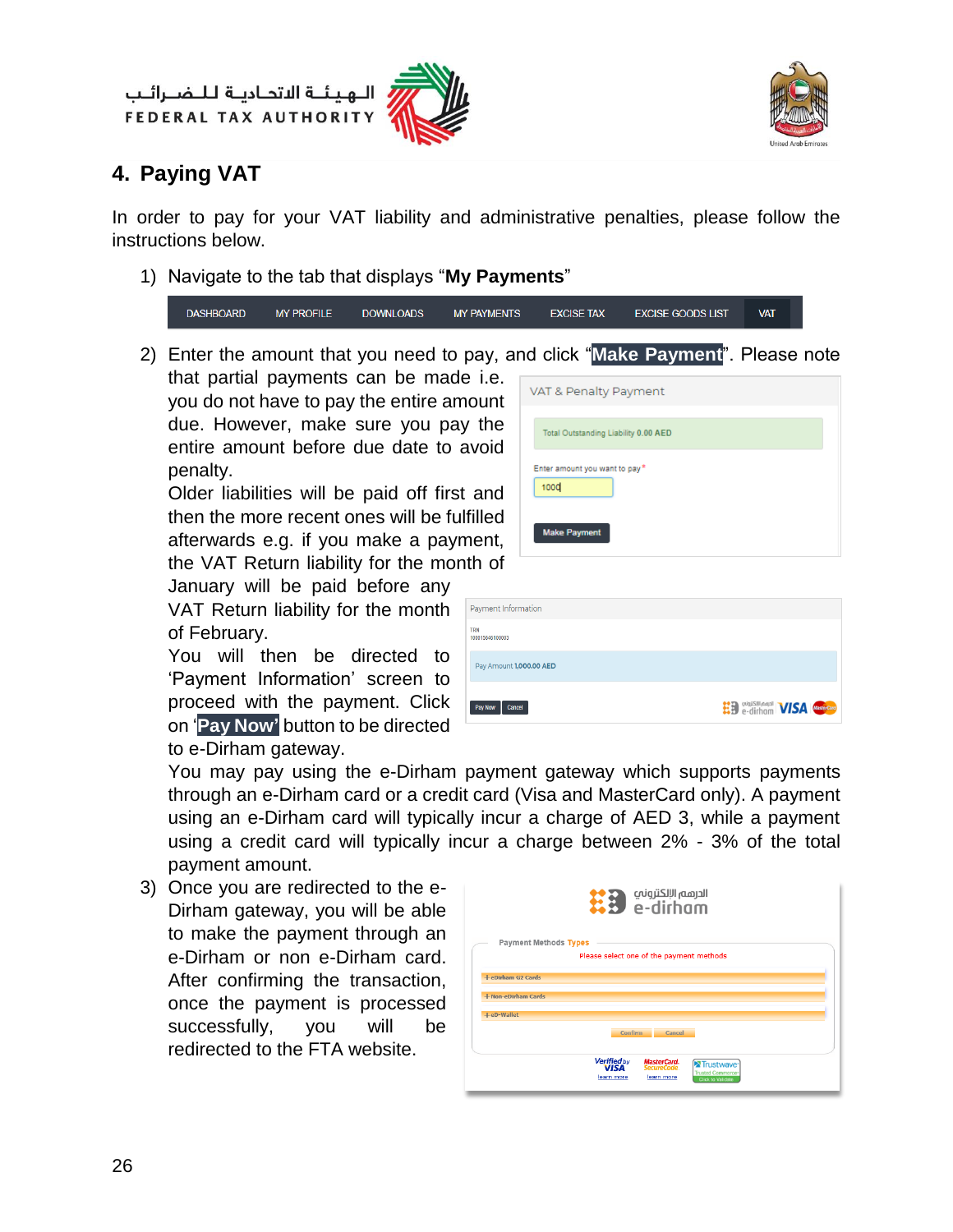الهيئة الاتحادية للنضرائب FEDERAL TAX AUTHORITY





**NOTE**: You can view your Transaction History and Payments under the "**VAT Transaction History**" box placed within 'My Payments' tab as shown below. These include your transactions and payments for your periodic VAT Returns as well as any penalties that could be applicable in relation to your VAT Returns, if applicable (e.g. late filings or payments for your VAT Returns or other).

## <span id="page-26-0"></span>**5. VAT Return Penalties**

- VAT Returns must be submitted within the specified deadline, otherwise a penalty of AED 1,000 will be imposed for the first time of occurrence of a delay. In case of repetitive non-compliance within 24 months, the penalty will be increased to AED 2,000 for each offence.
- If you do not submit a VAT Return by the specified due date, the FTA may issue a tax assessment to you with an estimate of the payable tax. In such a case, you may be required to pay any payable tax assessed, penalty on non-submission of tax return and/or late payment penalty upon the issuance of the tax assessment (as applicable).
- Following the submission of a VAT Return, the reported Payable Tax must be settled within the deadline. Failure in the payment before the due date would result in a late payment penalty consisting of:
	- (2%) of the unpaid tax immediately levied once the payment of Payable Tax is late
	- (4%) is due on the seventh day following the deadline for payment, on the amount of tax which is still unpaid
	- (1%) daily penalty charged on any amount that is still unpaid one calendar month following the deadline for payment with upper ceiling of (300%)

## **5.1. Make payment for VAT Penalties (Late VAT Return and late VAT Payment)**

If you fail to file your VAT return on time or to pay your VAT return on time, a penalty will apply. To check the penalties amount and complete the payment, follow the below steps:

1. Go to "My Payment Tab" where you can find the total penalty amount under the VAT Penalty Payment box.

|          | VAT & Penalty Payment                |  |  |
|----------|--------------------------------------|--|--|
|          | Total Outstanding Liability 2000 AED |  |  |
| $\theta$ | Enter amount you want to pay*        |  |  |
|          |                                      |  |  |

2. Click on "Make Payment" button to proceed with the payment.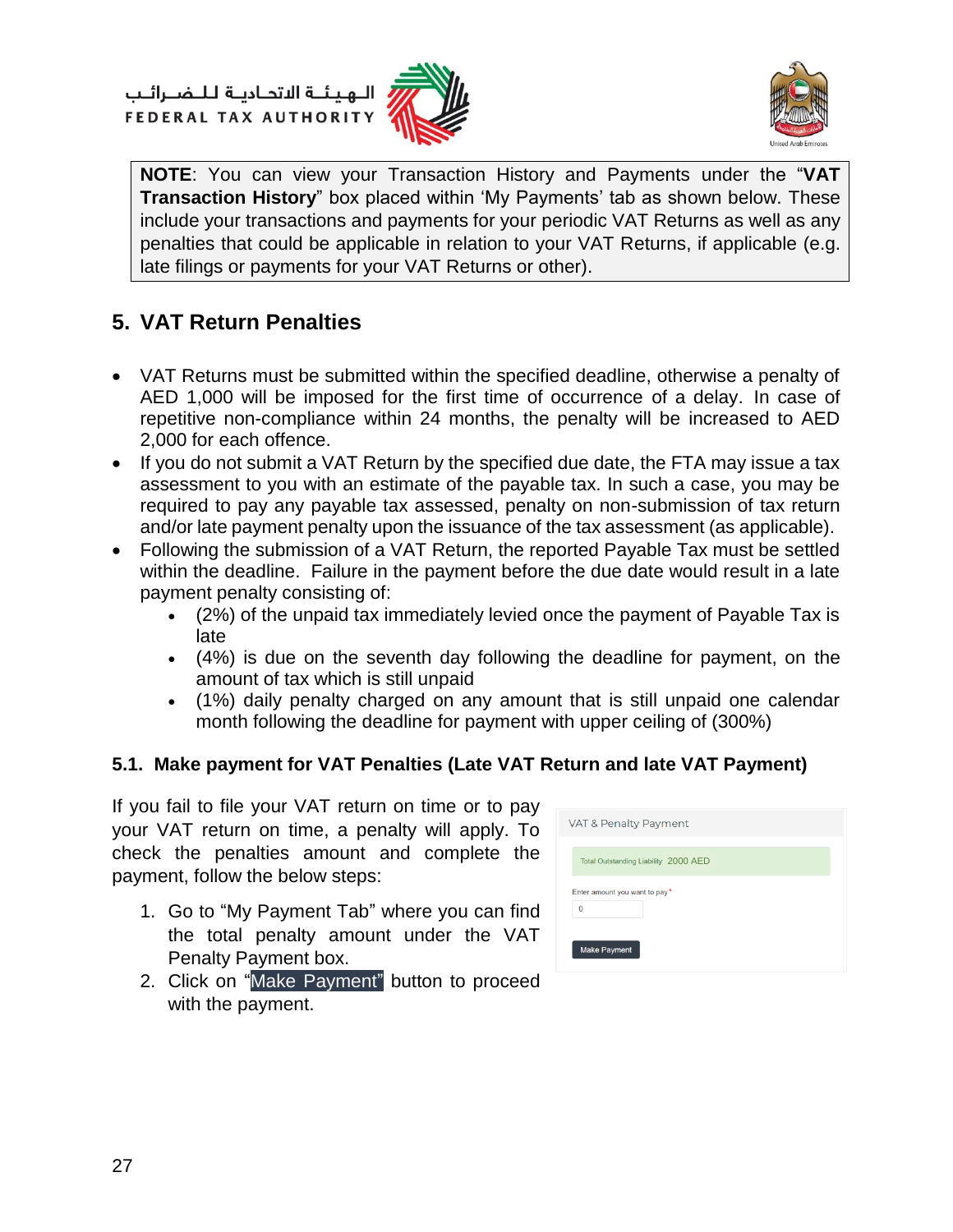## الهيئة الاتحادية للنضرائب FEDERAL TAX AUTHORITY





- 3. You will then be directed to 'Payment Information' screen to proceed with the payment. Click on '**Pay Now'** button to be directed to e-Dirham gateway.
- 4. Once you click on "Pay Now" button you will be redirected to the e-Dirham gateway where you will be able to make the payment through an e-Dirham or non e-Dirham card.
- 5. A confirmation message will appear once the payment is completed and processed successfully.

| <b>TRN</b><br>100015646100003                          |                                           |
|--------------------------------------------------------|-------------------------------------------|
| Pay Amount 1,000.00 AED                                |                                           |
| Pay Now<br>Cancel                                      | <b>ED</b> e-dirham <b>VISA</b> Mastercard |
| Herman Illian e-dirham<br><b>Payment Methods Types</b> |                                           |
| Please select one of the payment methods               |                                           |
| +eDirham G2 Cards                                      |                                           |
| + Non-eDirham Cards                                    |                                           |
| +eD-Wallet                                             |                                           |
| Confirm<br>Cancel                                      |                                           |

For details on the specific penalty type and amount, scroll down to "Transaction History" box under "My Payment" tab and check the relevant line as follows:

| 29/12/2018 08:30:20 AM | Penalty - Late Return | 1.000.00 | 1.000.00 Paid | August-2017 |
|------------------------|-----------------------|----------|---------------|-------------|
|                        |                       |          |               |             |

## <span id="page-27-0"></span>**6. Final VAT Return**

When your application to cancel you VAT registration is approved, you will be notified of the effective date of deregistration and your final VAT Return will also become available. In general:

- You are required to file your final VAT Return for the last Tax Period for which you will be registered for VAT purposes;
- The Tax Period and the submission due date of the final VAT Return will be communicated to you by the FTA;
- The final VAT Return has to completed for the respective Tax Period and submitted to the FTA according to the same provisions and procedures as any other VAT Return and as indicated above in this guide;
- As part of your final VAT Return, you are required to calculate and account for output tax on any goods and services forming part of your business assets (including capital assets and inventories) that you have held on hand as at the last day of your VAT registration and for which you have recovered input tax. You are deemed to have supplied these goods and services although you have not actually sold them.